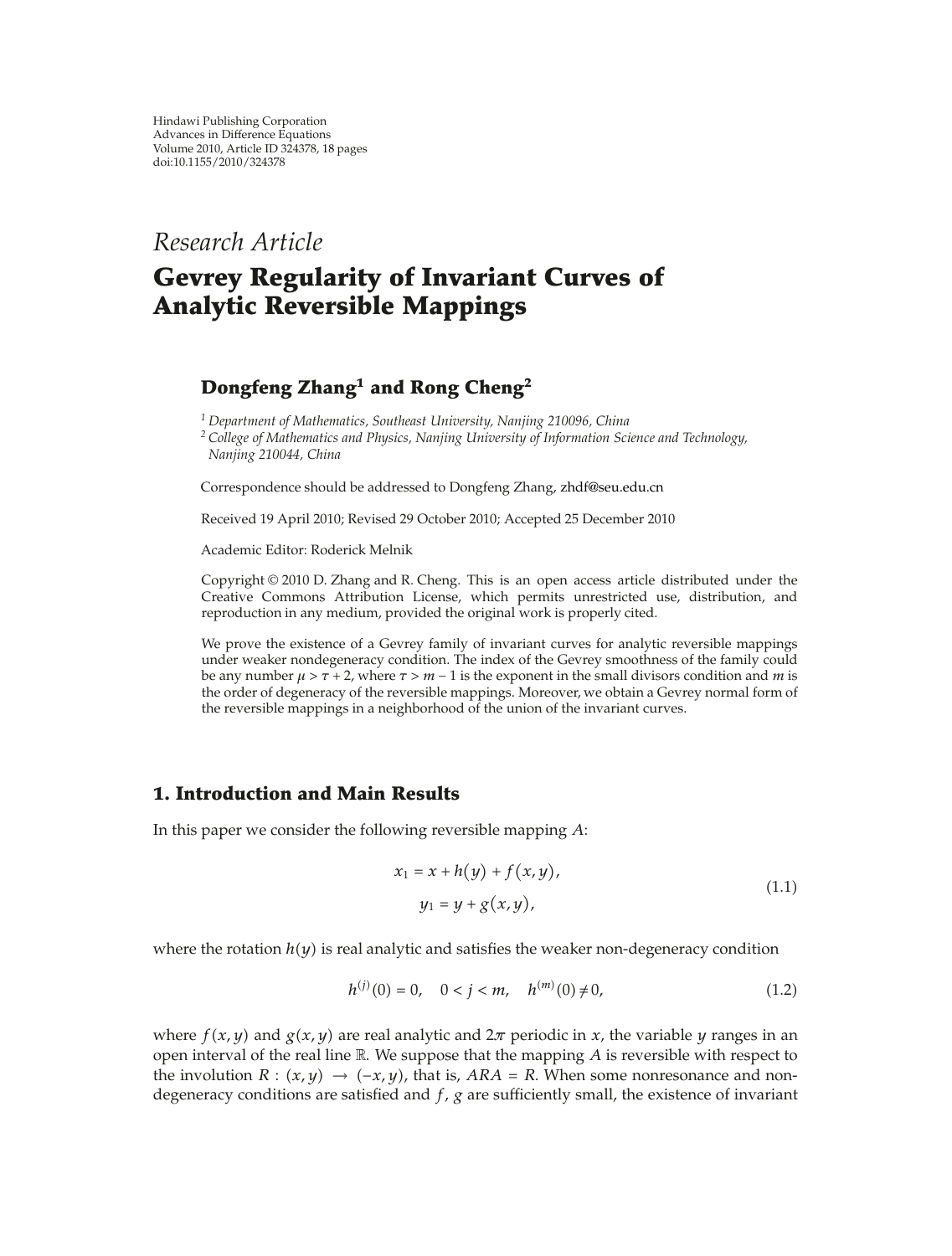curve of reversible mapping  $(1.1)$  has been proved in  $[1-3]$ . For related works, we refer the readers to  $[4-6]$  and the references there.

It is well known that reversible mappings have many similarities as Hamiltonian systems. Since many KAM theorems are proved for Hamiltonian systems, some mathematicians turn to study the regular property of KAM tori with respect to parameters. One of the earliest results is due to Pöschel [7], who proved that the KAM tori of nearly integrable analytic Hamiltonian systems form a Cantor family depending on parameters only in  $C^{\infty}$ -way. Because the notorious small divisors can result in loss of smoothness with respect to parameters involving in small divisors in KAM steps, we can only expect Gevrey smoothness of KAM tori even for analytic systems. Gevrey smoothness is a notion intermediate between  $C^{\infty}$ -smoothness and analyticity (see definition below). Popov [8] obtained Gevrey smoothness of invariant tori for analytic Hamiltonian systems. In  $[9]$ , Wagener used the inverse approximation lemma to prove a more general conclusion. Recently, the preceding result has been generalized to Rüssmann's non-degeneracy condition [10–12]. Gevrey smoothness of the family of KAM tori is important for constructing Gevrey normal form near KAM tori, which can lead to the effective stability [8, 13].

For reversible mappings, if  $h'(y) \neq 0$ , the existence of a  $C^{\infty}$ -family of invariant curves has been proved in  $[1, 2]$ . But in the case of weaker non-degeneracy condition  $(1.2)$ , there is no result about Gevrey smoothness. In this paper, we are concerned with Gevrey smoothness of invariant curve of reversible mapping 1.1. The Gevrey smoothness is expressed by Gevrey index. In the following, we specifically obtain the Gevrey index of invariant curve which is related to smoothness of reversible mapping (1.1) and the exponent of the small divisors condition. Moreover, we obtain a Gevrey normal form of the reversible mappings in a neighborhood of the union of the invariant curves.

As in  $[7, 14, 15]$ , we introduce some parameters, so that the existence of invariant curve of reversible mapping (1.1) can be reduced to that of a family of reversible mappings with some parameters. We write  $y = p + z$ , and expand  $h(y)$  around p, so that  $h(y) = h(p) + z$  $\int_0^1 h'(y_t) z dt$ , where  $y_t = p + tz$ ,  $0 \le t \le 1$ , *z* varies in a neighborhood of origin of the real line  $\mathbb{R}.$  We put  $\omega(p) = h(p)$ ,  $f(x, z; p) = \int_0^1 h'(y_t)zdt + f(x, p+z)$ ,  $g(x, z; p) = g(x, p+z)$  and obtain the family of reversible mappings

$$
x_1 = x + \omega(p) + f(x, z; p),
$$
  
\n
$$
z_1 = z + g(x, z; p).
$$
\n(1.3)

Now, we turn to consider this family of reversible mappings with parameters  $p \in \Pi$ , where  $\Pi \subset \mathbb{R}$  is a bounded interval.

Before stating our theorem, we first give some definitions and notations. Usually, denote by  $\mathbb Z$  and  $\mathbb Z_+$  the set of integers and positive integers.

*Definition 1.1.* Let *D* be a domain of  $\mathbb{R}^n$ . A function  $F: D \to \mathbb{R}$  is said to belong to the Gevreyclass  $G^{\mu}(D)$  of index  $\mu(\mu \ge 1)$  if *F* is  $C^{\infty}(D)$ -smooth and there exists a constant *M* such that for all  $p \in D$ ,

$$
\left|\partial_p^{\beta} F(p)\right| \le c M^{|\beta|+1} \beta!^{\mu},\tag{1.4}
$$

where  $|\beta| = \beta_1 + \cdots + \beta_n$  and  $\beta! = \beta_1! \cdots \beta_n!$  for  $\beta = (\beta_1, \dots, \beta_n) \in \mathbb{Z}_+^n$ .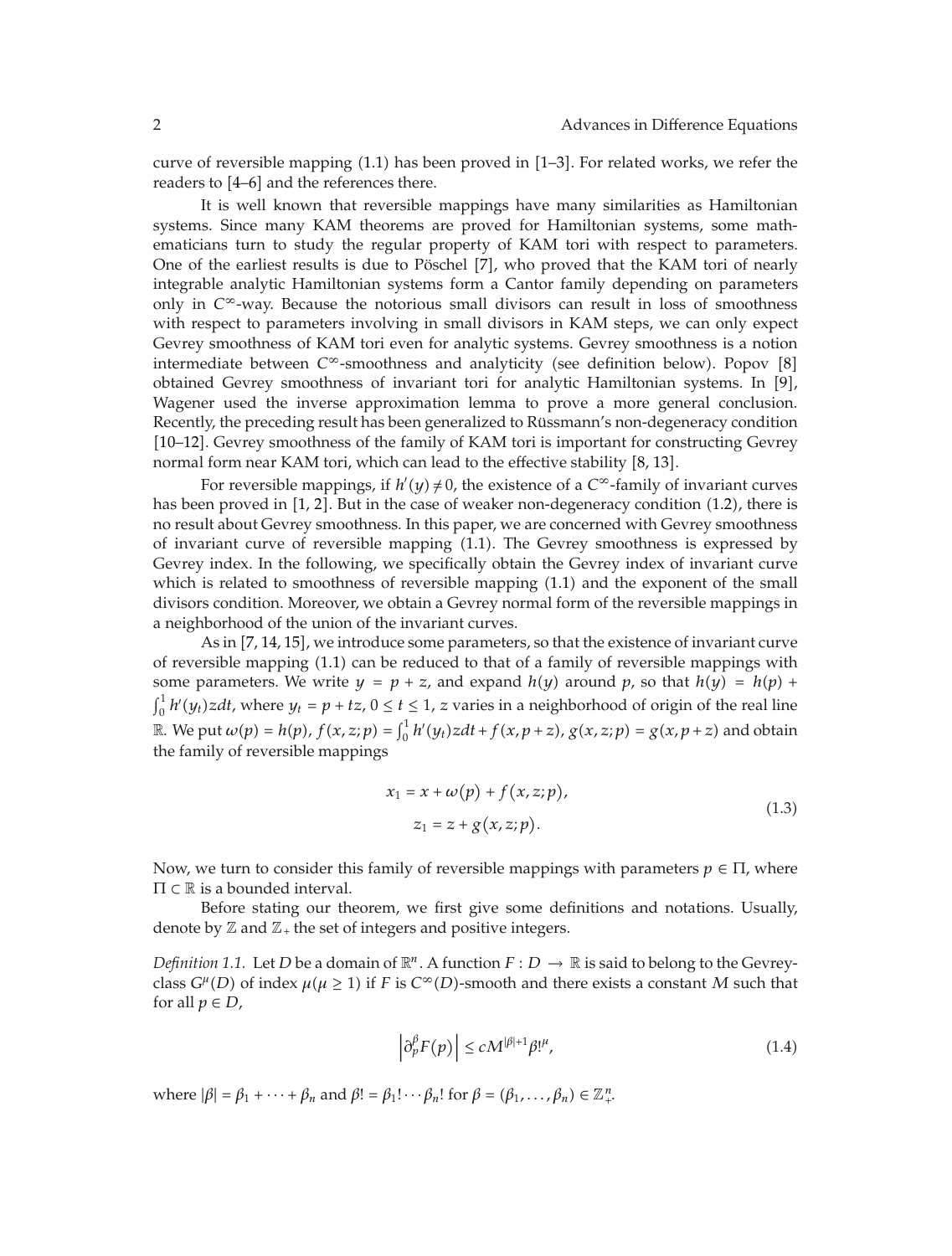*Remark 1.2.* By definition, it is easy to see that the Gevrey-smooth functions class *G*<sup>1</sup> coincides with the class of analytic functions. Moreover, we have

$$
G^1 \subset G^{\mu_1} \subset G^{\mu_2} \subset C^{\infty},\tag{1.5}
$$

for  $1 < \mu_1 < \mu_2 < \infty$ .

In this paper, we will prove Gevrey smoothness of function in a closed set, so we give the following definition.

*Definition 1.3.* A function *F* is Gevrey of index *μ* on a compact set  $\Pi_*$  if it can be extended as a Gevrey function of the same index in a neighborhood of  $\Pi_*$ .

Define

$$
D(s,r) = \{(x,z) \in \mathbb{C}/2\pi\mathbb{Z} \times \mathbb{C} \mid |\text{Im } x| \le s, |z| \le r\},\tag{1.6}
$$

and denote a complex neighborhood of Π by

$$
\Pi_h = \{ p \in \mathbb{C} \mid \text{dist}(p, \Pi) \le h \}. \tag{1.7}
$$

Now the function  $f(x, z; p)$  is real analytic on  $D(s, r) \times \Pi_h$ . We expand  $f(x, z; p)$  as Fourier series with respect to *x*

$$
f(x, z; p) = \sum_{k \in \mathbb{Z}} f_k(z; p) e^{ikx}, \qquad (1.8)
$$

then define

$$
||f||_{D(s,r)\times\Pi_h} = \sum_{k\in\mathbb{Z}} ||f_k||_{r,h} e^{s|k|},
$$
\n(1.9)

where

$$
||f_k||_{r,h} = \sup_{|z| \le r, p \in \Pi_h} |f_k(z;p)|.
$$
 (1.10)

We write  $F(x, z; p) \in G^{1,\mu}(D(s,r) \times \Pi_*)$  if  $F(x, z; p)$  is analytic with respect to  $(x, z)$  on  $D(s, r)$  and  $G^{\mu}$ -smooth in *p* on  $\Pi_*$ .

Denote  $T = \max_{p \in \Pi_h} |\omega'(p)|$ . Fix  $\delta \in (0,1)$  and  $\tau > m-1$ , and let  $\mu = \tau + 2 + \delta$  and  $\sigma = (2/3)^{\delta/(r+1+\delta)}$ . Let  $W_0 = \text{diag}(\rho_0^{-1}, r_0^{-1})$ .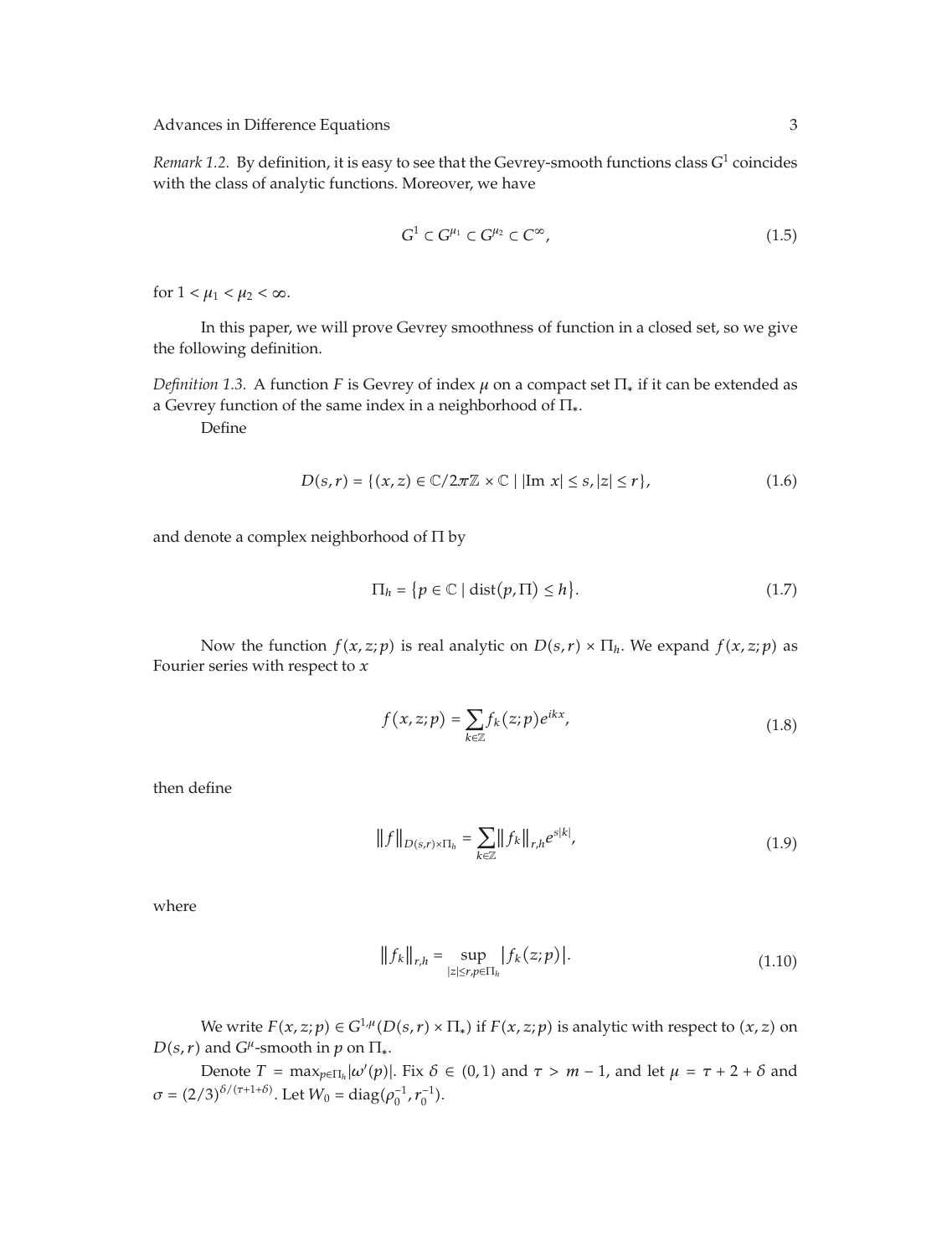**Theorem 1.4.** *We consider the mapping A defined in* 1.3*, which is reversible with respect to the involution*  $R : (x, z) \rightarrow (-x, z)$ , that is,  $ARA = R$ . Suppose that  $\omega(p)$  satisfies the non-degeneracy  $condition: \omega^{(j)}(0) = 0, 0 < j < m, \omega^{(m)}(0) \neq 0.$  Suppose that  $f(x, z; p)$  and  $g(x, z; p)$  are real analytic *on*  $D(s, r) \times \prod_h$ *. Then, there exists*  $\gamma > 0$  *such that for any*  $0 < \alpha < 1$ *, if* 

$$
||f||_{D(s,r)\times\Pi_h} + \frac{1}{r}||g||_{D(s,r)\times\Pi_h} = \epsilon \leq \gamma \alpha s^{\tau+2},
$$
\n(1.11)

*there is a nonempty Cantor set*  $\Pi_* \subset \Pi$ *, and a family of transformations*  $V_*(\cdot, \cdot; p) : D(s/2, r/2) \rightarrow$  $D(s,r)$ ,  $\forall p \in \Pi_*,$ 

$$
x = \xi + p_*(\xi; p),
$$
  
\n
$$
z = \eta + q_*(\xi, \eta; p),
$$
\n(1.12)

*satisfying*  $V_*(x, z; p) \in G^{1,\mu}(D(s/2, r/2) \times \Pi_*)$ , and for any  $\beta \in \mathbb{Z}_+$ ,

$$
\left\|W_0\partial_p^{\beta}(V_* - id)\right\|_{D(s/2,r/2)\times\Pi_*} \le cM^{\beta}\beta!^{r+2+\delta}\gamma^{1/2},\tag{1.13}
$$

*where*  $M = 2^{\tau+2+\delta}(T+1)$   $(\tau+1+\delta)^{\tau+1+\delta}/\pi\alpha$ , the constant c depends on  $n$ ,  $\tau$ , and  $\delta$ . Under these *transformations, the mapping* (1.3) *is transformed to* 

$$
\xi_1 = \xi + \omega_*(p) + f_*(\xi, \eta; p), \n\eta_1 = \eta + g_*(\xi, \eta; p),
$$
\n(1.14)

*where*  $f_* = O(\eta)$ ,  $g_* = O(\eta^2)$  at  $\eta = 0$ . Thus, for any  $p \in \Pi_*$ , the mapping (1.3) has an invariant *curve*  $\Gamma$  *such that the induced mapping on this curve is the translation*  $\xi_1 = \xi + \omega_*(p)$ *, whose frequency*  $\omega_*(p)$  *satisfies that* 

$$
\left|\partial_p^{\beta}(\omega_*(p) - \omega(p))\right| \leq c\alpha M^{\beta}\beta!^{\tau+2+\delta}\gamma^{1/2}s^{\tau+2}, \quad \forall \beta \in \mathbb{Z}_+, \tag{1.15}
$$

$$
\left|\frac{k\omega_*(p)}{2\pi}-l\right|\geq \frac{\alpha}{2|k|^{\tau}},\quad \forall (k,l)\in \mathbb{Z}\times\mathbb{Z}\setminus\{0,0\}.\tag{1.16}
$$

*Moreover, one has* meas  $(\Pi \setminus \Pi_*) \leq c \alpha^{1/m}$ .

*Remark 1.5.* From Theorem 1.4, we can see that for any  $\mu > \tau + 2$ , if  $\epsilon$  is sufficiently small, the family of invariant curves is  $G^{\mu}$ -smooth in the parameters. The Gevrey index  $\mu = \tau + 2 + \delta$ should be optimal.

*Remark 1.6.* The derivatives in (1.13) and (1.15) should be understood in the sense of Whitney [16]. In fact, the estimates (1.13) and (1.15) also hold in a neighborhood of  $\Pi_{*}$  with the same Gevrey index.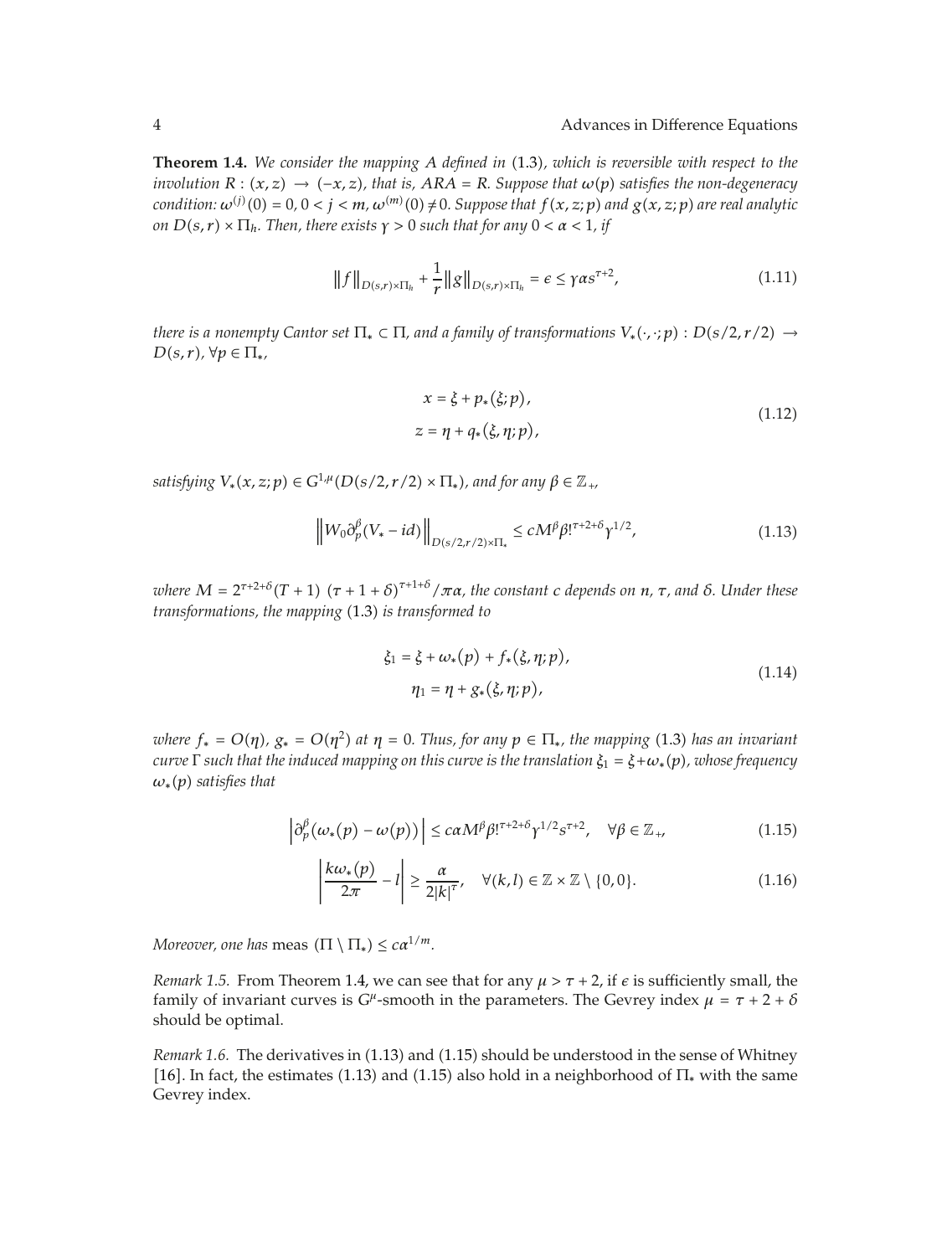## **2. Proof of the Main Results**

In this section, we will prove our Theorem 1.4. But in the case of weaker non-degeneracy condition, the previous methods in  $[1, 2]$  are not valid and the difficulty is how to control the parameters in small divisors. We use an improved KAM iteration carrying some parameters to obtain the existence and Gevrey regularity of invariant curves of analytic reversible mappings. This method is outlined in the paper [7] by Pöschel and adapted to Gevrey classes in  $[13]$  by Popov. We also extend the method of Liu  $[1, 2]$ .

#### *KAM step*

The KAM step can be summarized in the following lemma.

**Lemma 2.1.** *Consider the following real analytic mapping A:*

$$
x_1 = x + \omega(p) + f(x, z; p),
$$
  
\n
$$
z_1 = z + g(x, z; p),
$$
\n(2.1)

*on*  $D(s,r) \times \Pi_h$ *. Suppose the mapping is reversible with respect to the involution*  $R : (x, z) \rightarrow$  $(-x, z)$ *, that is,* ARA = R. Let 0 < E < 1, 0 < ρ < s/5*, and* K > 0 *such that*  $e^{-Kρ} = E$ *. Suppose* ∀*p* ∈ Π*, the following small divisors condition holds:*

$$
\left|\frac{k\omega(p)}{2\pi}-l\right|\geq\frac{\alpha}{|k|^{\tau}},\quad\forall(k,l)\in\mathbb{Z}\times\mathbb{Z}\setminus\{0,0\},\;0<|k|\leq K.\tag{2.2}
$$

*Let*

$$
\max_{p \in \Pi_h} \left| \omega'(p) \right| \le T, \qquad h = \frac{\pi \alpha}{TK^{\tau+1}}.
$$
\n(2.3)

*Suppose that*

$$
||f||_{s,r;h} + \frac{1}{r} ||g||_{s,r;h} \le \epsilon = \alpha \rho^{\tau+2} E,
$$
 (2.4)

*where the norm*  $\|\cdot\|_{s,r,h}$  *indicates*  $\|\cdot\|_{D(s,r)\times\Pi_h}$  *for simplicity. Then, for any*  $p \in \Pi_h$ *, there exists a transformation U:*

$$
x = \xi + u(\xi; p),
$$
  
\n
$$
z = \eta + v(\xi, \eta; p),
$$
\n(2.5)

*which is affine in*  $\eta$ *, such that the mapping A is transformed to*  $A_+ = U^{-1}AU$ *:* 

$$
\xi_1 = \xi + \omega_+(p) + f_+(\xi, \eta; p),
$$
  
\n
$$
\eta_1 = \eta + g_+(\xi, \eta; p),
$$
\n(2.6)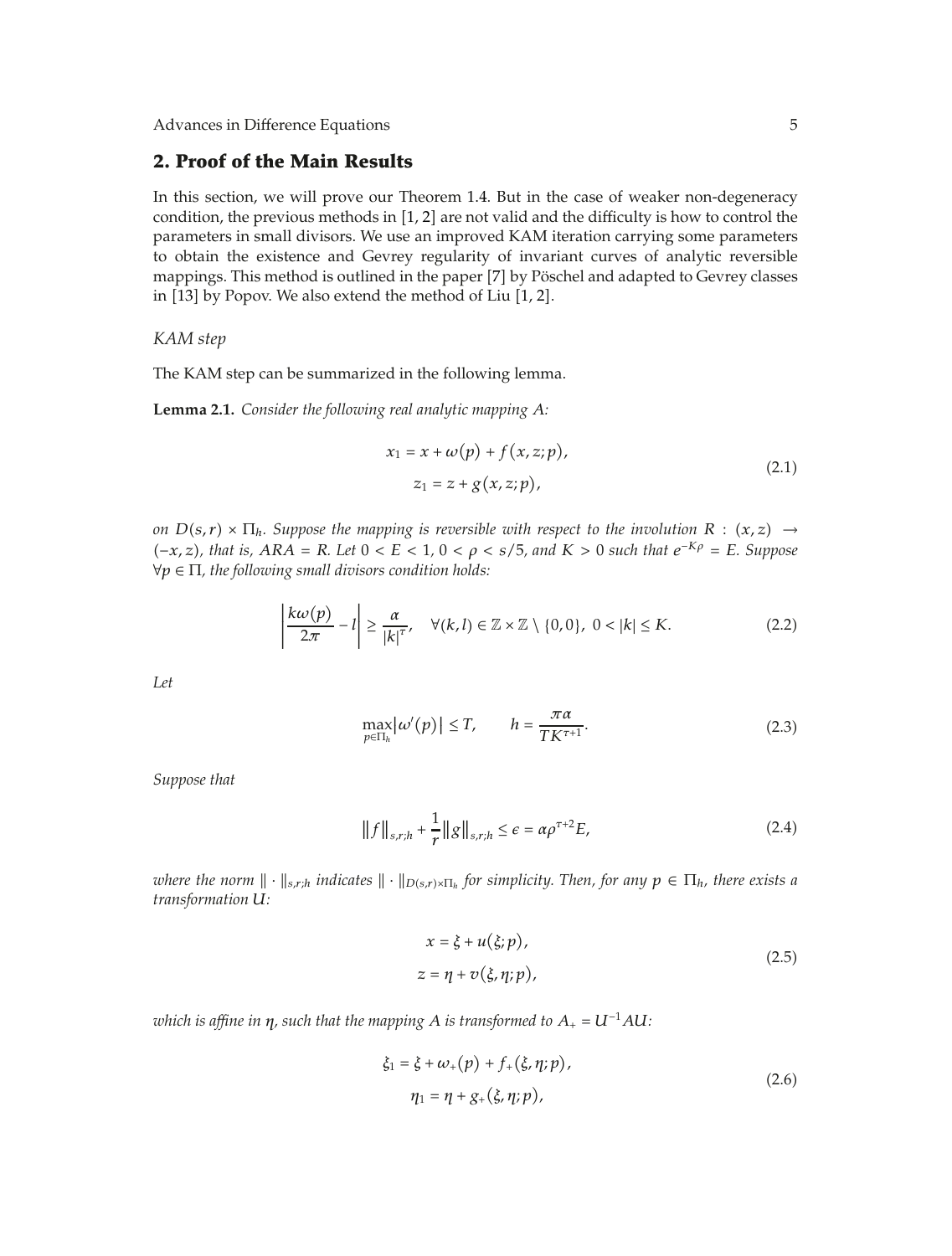*where the new perturbation satisfies*

$$
||f_{+}||_{s_{+},r_{+};h} + \frac{1}{r_{+}}||g_{+}||_{s_{+},r_{+};h} \leq \epsilon_{+} = \alpha_{+}\rho_{+}^{\tau+2}E_{+},
$$
\n(2.7)

*with*

$$
s_{+} = s - 5\rho
$$
,  $\rho_{+} = \sigma\rho$ ,  $\mu = \sqrt{E}$ ,  $r_{+} = \mu r$ ,  $E_{+} = cE^{3/2}$ ,  $\frac{\alpha}{2} \le \alpha_{+} \le \alpha$ , (2.8)

*where σ is defined in Theorem 1.4. Moreover, one has*

$$
|\omega_{+}(p) - \omega(p)| \le \epsilon, \quad \forall p \in \Pi_h.
$$
 (2.9)

Let  $\alpha_+ = \alpha - (e/2\pi)K^{\tau+1}$ , and denote

$$
R_k^+ = \left\{ p \in \Pi \mid \left| \frac{k\omega_+(p)}{2\pi} - l \right| < \frac{\alpha_+}{|k|^{\tau}}, \forall K < |k| \le K_+ \right\} \tag{2.10}
$$

*and*  $\Pi_+ = \Pi \setminus R_k^+$ . Then,  $\forall p \in \Pi_+$ , it follows that

$$
\left|\frac{k\omega_+(p)}{2\pi}-l\right|\geq \frac{\alpha_+}{|k|^{\tau}},\quad \forall (k,l)\in\mathbb{Z}\times\mathbb{Z}\setminus\{0,0\},\;0<|k|\leq K_+, \tag{2.11}
$$

*where*  $K_{+} > 0$  *such that*  $e^{-K_{+}\rho_{+}} = E_{+}$ . Let

$$
T_{+} = T + \frac{3\epsilon}{h}, \qquad h_{+} = \frac{\pi a_{+}}{T_{+} K_{+}^{\tau+1}}.
$$
 (2.12)

 $\int f f h_+ \leq 2h/3$ , then  $\max_{p \in \Pi_{h_+}} |\omega'_+(p)| \leq T_+.$  Moreover, one has

$$
||f_{+}||_{s_{+},r_{+};h_{+}} + \frac{1}{r_{+}}||g_{+}||_{s_{+},r_{+};h_{+}} \leq \epsilon_{+}.
$$
 (2.13)

*Thus, the above result also holds for*  $A_+$  *in place of*  $A$ *.* 

*Proof of Lemma 2.1.* The above lemma is actually one KAM step. We divide the KAM step into several pats.

## *(A) Truncation*

Let  $Q_f = f(x,0;p)$ ,  $Q_g = g(x,0;p) + g_z(x,0;p)z$ . It follows that  $||Q_f||_{s,r;h} \leq \epsilon$ ,  $||Q_g||_{s,r;h} \leq 2r\epsilon$ . Write  $Q_f = \sum_{k \in \mathbb{Z}} Q_{fk}(p) e^{ikx}$ ,  $Q_g = \sum_{k \in \mathbb{Z}} Q_{gk}(z;p) e^{ikx}$ , and let

$$
R_f = \sum_{|k| \le K} Q_{fk}(p) e^{ikx}, \qquad R_g = \sum_{|k| \le K} Q_{gk}(z; p) e^{ikx}.
$$
 (2.14)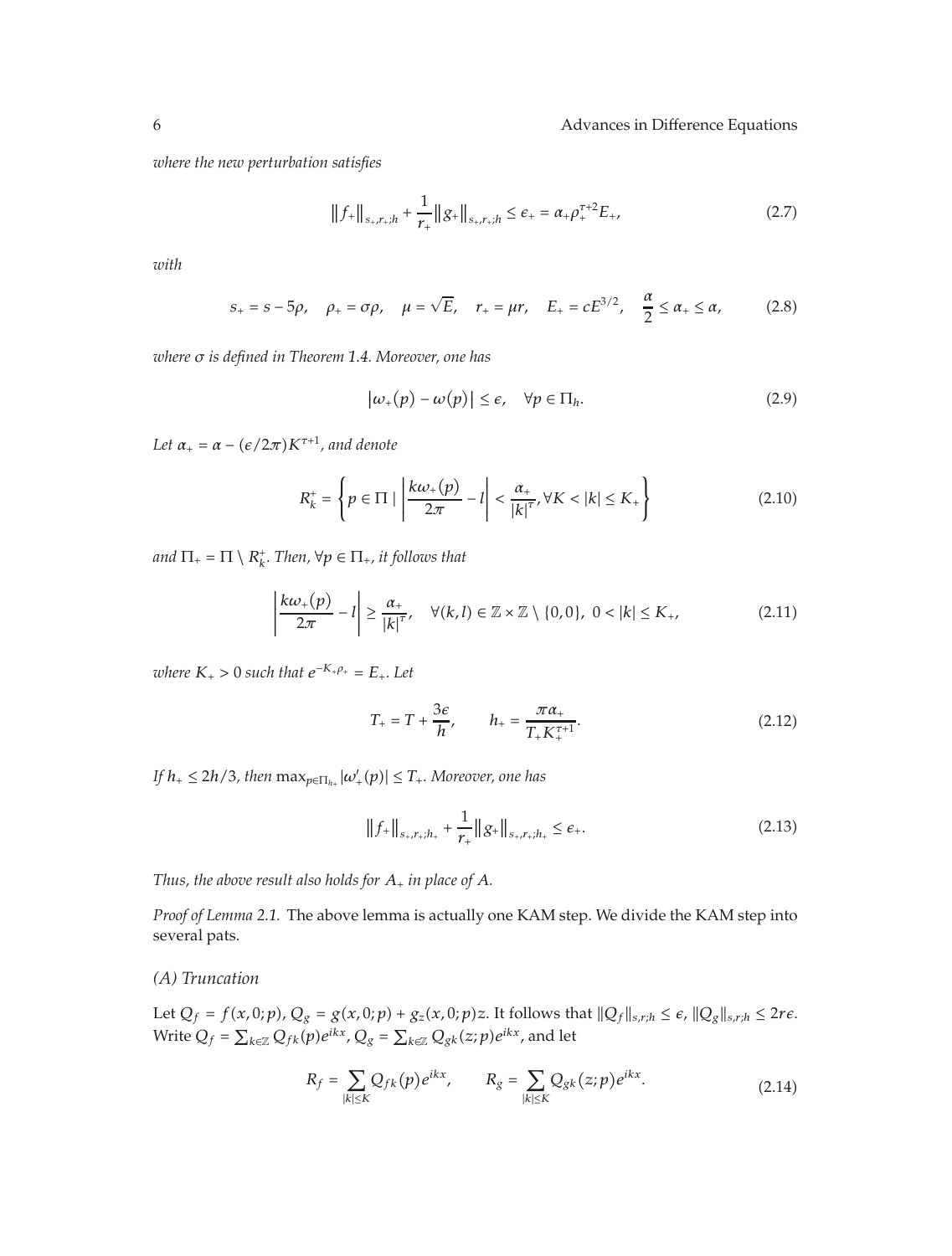By the definition of norm, we have

$$
\|Q_f - R_f\|_{s-\rho,r;h} \le ce^{-K\rho}\epsilon, \qquad \|Q_g - R_g\|_{s-\rho,r;h} \le ce^{-K\rho}r\epsilon. \tag{2.15}
$$

#### *(B) Construction of the Transformation*

As in [1–3], for a reversible mapping, if the change of variables commutes with the involution *R*, then the transformed mapping is also reversible with respect to the same involution *R*. If the change of variables  $U : (\xi, \eta) \to (x, z)$  is of the form

$$
x = \xi + u(\xi),
$$
  
\n
$$
z = \eta + v(\xi, \eta),
$$
\n(2.16)

then from the equality  $RU = UR$ , it follows that

$$
u(-\xi) = -u(\xi),
$$
  
\n
$$
v(-\xi, \eta) = v(\xi, \eta).
$$
\n(2.17)

In this case, the transformed mapping *U*−1*AU* of *A* is also reversible with respect to the involution  $R: (\xi, \eta) \to (-\xi, \eta)$ .

In the following, we will determine the unknown functions  $u$  and  $v$  to satisfy the condition 2.17 in order to guarantee that the transformed mapping *U*−1*AU* is also reversible.

We may solve *u* and *v* from the following equations:

$$
u(\xi + \omega(p)) - u(\xi) = R_f(\xi) - [R_f(\xi)],
$$
  

$$
v(\xi + \omega(p), \eta) - v(\xi, \eta) = R_g(\xi, \eta) - [R_g(\xi, \eta)],
$$
 (2.18)

where [·] denotes the mean value of a function over the angular variable *ξ*. Indeed, we can solve these functions from the above equations. But the problem is that such functions *u* and *v* do not, in general, satisfy the condition 2.17, that is, the transformed mapping *U*−<sup>1</sup>*AU* is no longer a reversible mapping with respect to *R*. Therefore, we cannot use the above equations to determine the functions *u* and *v*.

Instead of solving the above equations  $(2.18)$ , we may find these functions  $u$  and  $v$ from the following modified equations:

$$
u(\xi + \omega(p)) - u(\xi) = \tilde{f}(\xi),
$$
  

$$
v(\xi + \omega(p), \eta) - v(\xi, \eta) = \tilde{g}(\xi, \eta),
$$
 (2.19)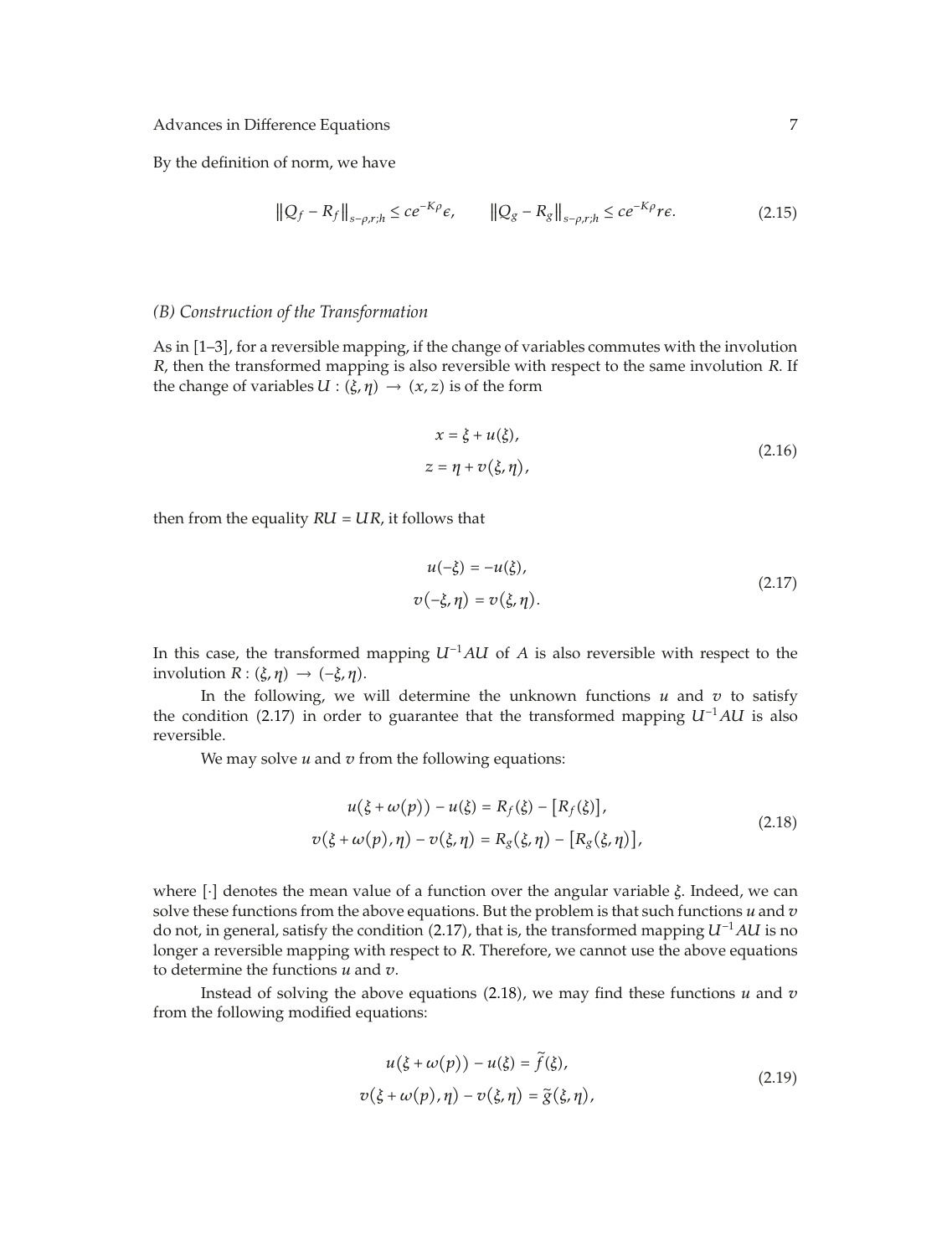with

$$
\widetilde{f}(\xi) = \frac{1}{2} \left( R_f(\xi) - \left[ R_f(\xi) \right] + R_f(-\xi - \omega(p)) - \left[ R_f(-\xi - \omega(p)) \right] \right),
$$
\n
$$
\widetilde{g}(\xi, \eta) = \frac{1}{2} \left( R_g(\xi, \eta) - R_g(-\xi - \omega(p), \eta) \right),
$$
\n(2.20)

where [·] denotes the mean value of a function over the angular variable *ξ*.

It is easy to verify that  $f(-\xi - \omega(p)) = f(\xi)$  and  $\tilde{g}(-\xi - \omega(p), \eta) = -\tilde{g}(\xi, \eta)$ . So, by<br>Lemma A.1, the functions *u* and *v* meet the condition (2.17). In this case, the transformed mapping *U<sup>−1</sup>AU* is also reversible with respect to the involution *R* :  $(\xi, \eta) \rightarrow (-\xi, \eta)$ .

Because the right hand sides of  $(2.19)$  have the mean value zero, we can solve  $u$ ,  $v$ from 2.19. But the difference equations introduce small divisors. By the definition of Π*h*, it follows that  $\forall p \in \Pi_h$ ,

$$
\left|\frac{k\omega(p)}{2\pi}-l\right|\geq\frac{\alpha}{2|k|^{\tau}},\quad\forall(k,l)\in\mathbb{Z}\times\mathbb{Z}\setminus\{0,0\},\;0<|k|\leq K.\tag{2.21}
$$

Let  $f_k$ ,  $\widetilde{g}_k$  be Fourier coefficients of  $f$  and  $\widetilde{g}$ . Then, we have

$$
u_k = \frac{\tilde{f}_k}{e^{ik\omega(p)} - 1}, \quad v_k = \frac{\tilde{g}_k}{e^{ik\omega(p)} - 1}, \quad 0 < |k| \le K,\tag{2.22}
$$

and  $u_k = 0$ ,  $v_k = 0$  for  $k = 0$  or  $|k| > K$ . Moreover, *v* is affine in  $\eta$ , *u* is independent of  $\eta$ .

## *(C) Estimates of the Transformation*

By the definition of norm, we have

$$
\left\|\tilde{f}\right\|_{s-\rho,r;h} \le c\epsilon, \quad \left\|\tilde{g}\right\|_{s-\rho,r;h} \le c\epsilon.
$$

By Lemma A.1, it follows that

$$
||u||_{s-2\rho,r;h} \le \frac{c\varepsilon}{\alpha \rho^{\tau+1}}, \quad ||v||_{s-2\rho,r;h} \le \frac{c r \varepsilon}{\alpha \rho^{\tau+1}}.
$$

Using Cauchy's estimate on the derivatives of *u*, *v*, we obtain

$$
||u_{\xi}||_{s-3\rho,r/2;h} \le \frac{c\varepsilon}{\alpha \rho^{\tau+2}},
$$
  

$$
||v_{\xi}||_{s-3\rho,r/2;h} < \frac{c r \varepsilon}{\alpha \rho^{\tau+2}}, \quad ||v_{\eta}||_{s-3\rho,r/2;h} < \frac{c \varepsilon}{\alpha \rho^{\tau+1}}.
$$
 (2.25)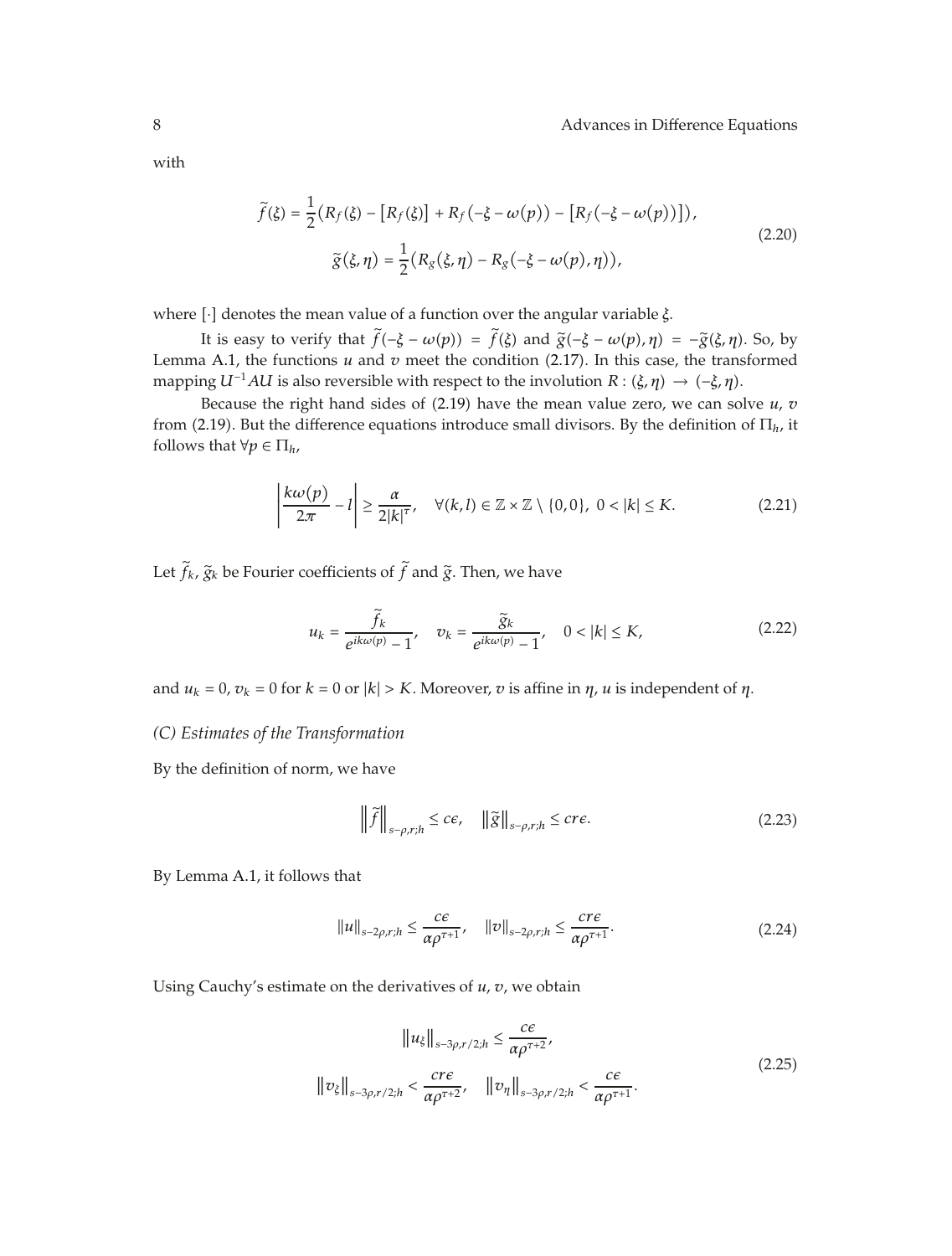In the same way as in [1, 2, 4], we can verify that  $U^{-1}AU$  is well defined in  $D(s - 5\rho, \mu r)$ ,  $0 < \mu \leq 1/8$ . Moreover, according to  $(2.24)$ – $(2.25)$ , we have

$$
||W_0(U - id)||_{D_{(s-5\rho,\mu r)} \times \Pi_h} \le \frac{c\varepsilon}{\alpha \rho^{\tau+2}},
$$
  

$$
||W_0(DU - Id)W_0^{-1}||_{D_{(s-5\rho,\mu r)} \times \Pi_h} \le \frac{c\varepsilon}{\alpha \rho^{\tau+2}},
$$
\n(2.26)

where  $\|\cdot\|$  denotes the maximum of the absolute value of the elements of a matrix,  $W_0 =$  $diag(\rho_0^{-1}, r_0^{-1})$ , *DU* denotes the Jacobian matrix with respect to *(ξ, η)*.

#### *(D) Estimates of the New Perturbation*

Let  $\alpha_+ = \alpha - (e/2\pi)K^{\tau+1}$ . We have  $|k\omega_+(p)/2\pi - l| \ge \alpha_+/|k|^\tau$ ,  $\forall p \in \Pi$ ,  $\forall 0 < |k| \le K$ . Then, by the definition of  $R_k^+$ , it follows that (2.11) holds. Thus, the small divisors condition for the next step holds.

Let  $R_f(p) = [R_f(\xi; p)]$ , then we have  $||R_f(p)|| \leq \epsilon = \alpha \rho^{\tau+2} E$ . Due to  $U^{-1} A U = A_+$ , we have

$$
f_{+}(\xi,\eta) = u(\xi) - u(\xi_{1}) - R_{f}(p) + f(\xi + u, \eta + v).
$$
 (2.27)

By the first difference equation of  $(2.19)$ , we have

$$
f_{+} = u(\xi + \omega(p)) - u(\xi_{1}) + f(\xi + u, \eta + v) - \tilde{f}(\xi) - R_{f}(p). \tag{2.28}
$$

From the reversibility of *A*, it follows that

$$
f(-x - \omega(p) - f, z + g) - f(x, z) = 0,
$$
  
 
$$
g(-x - \omega(p) - f, z + g) + g(x, z) = 0.
$$
 (2.29)

Hence, we have

$$
f(\xi, \eta) - \tilde{f}(\xi) - R_f(p) = \frac{1}{2} (f(\xi, \eta) - R_f(\xi) + f(\xi, \eta) - R_f(-\xi - \omega(p)))
$$
  

$$
= \frac{1}{2} (f(\xi, \eta) - R_f(\xi) + f(-\xi - \omega(p), \eta) - R_f(-\xi - \omega(p))
$$
(2.30)  

$$
-f(-\xi - \omega(p), \eta) + f(-\xi - \omega(p) - f, \eta + g)),
$$

which yields that

$$
\left\| f(\xi, \eta) - \tilde{f}(\xi) - R_f(p) \right\| \le c\mu\varepsilon + c e^{-K\rho}\varepsilon + \frac{2\varepsilon^2}{\rho}.
$$
 (2.31)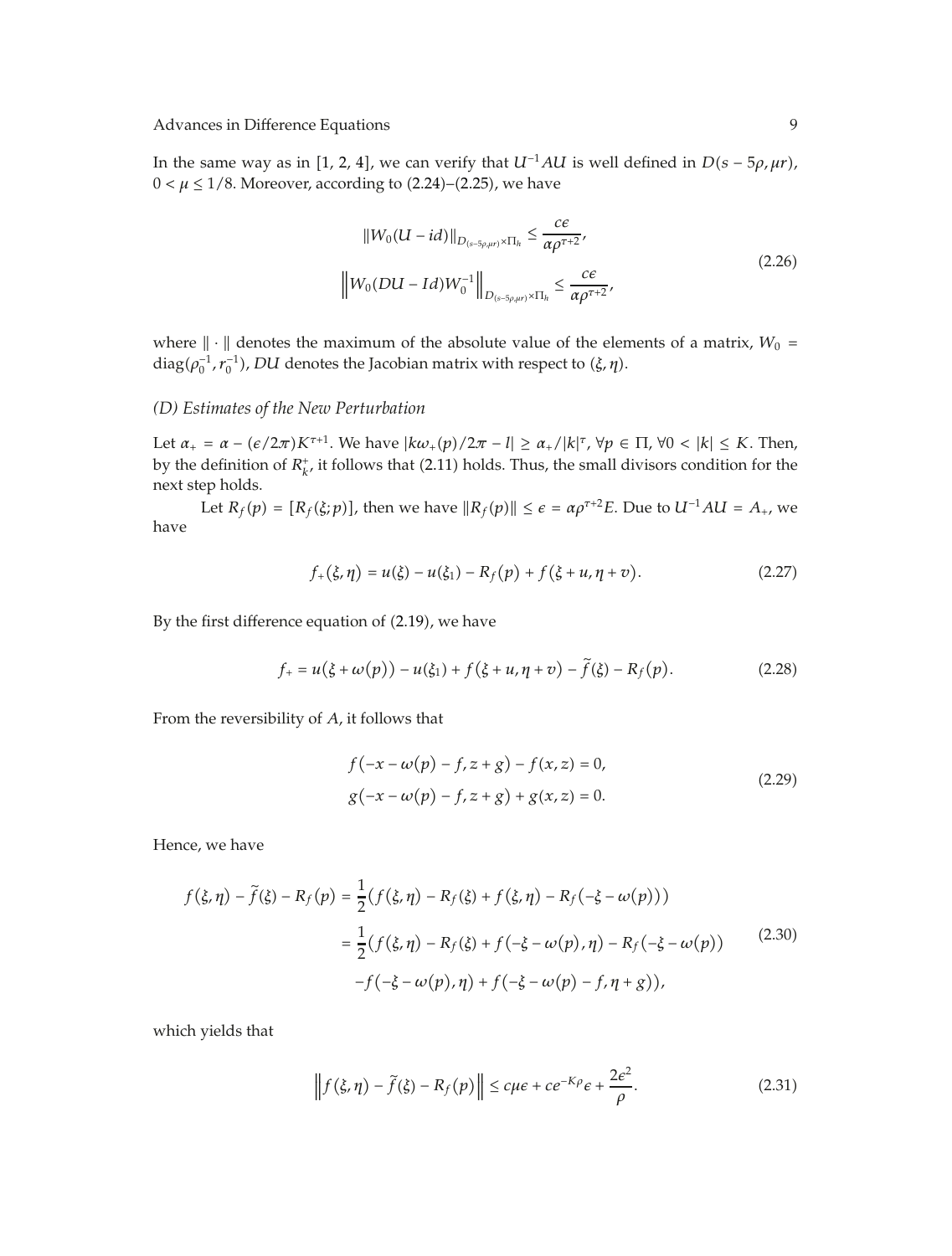By  $(2.15)$  and  $(2.24)$ – $(2.25)$ , the following estimate of  $f<sub>+</sub>$  holds:

$$
||f_{+}|| \le ||u_{\xi}|| \cdot ||R_{f}(p) + f_{+}|| + ||f_{\xi}|| \cdot ||u|| + ||f_{\eta}|| \cdot ||v|| + c\mu\varepsilon + c e^{-K\rho} \varepsilon + \frac{2\varepsilon^{2}}{\rho}
$$
  

$$
\le \frac{c\varepsilon}{\alpha \rho^{\tau+2}} ||f_{+}|| + \frac{c\varepsilon^{2}}{\alpha \rho^{\tau+2}} + c\mu\varepsilon + c e^{-K\rho} \varepsilon.
$$
 (2.32)

Similarly, for  $g_{+}$ , we get

$$
g_{+} = v(\xi + \omega(p), \eta) - v(\xi_{1}, \eta_{1}) + g(\xi + u, \eta + v) - \tilde{g}(\xi, \eta), \qquad (2.33)
$$

$$
\frac{1}{r_+} \|g_+\| \le \frac{c\epsilon}{\alpha \mu \rho^{\tau+2}} \|f_+\| + \frac{c\epsilon}{\alpha \rho^{\tau+1}} \frac{\|g_+\|}{r_+} + \frac{c\epsilon^2}{\alpha \mu \rho^{\tau+2}} + c\mu\epsilon + \frac{c e^{-K\rho} \epsilon}{\mu}.
$$
 (2.34)

If  $\epsilon$  is sufficiently small such that

$$
\frac{c\epsilon}{\alpha\mu\rho^{\tau+2}} < \frac{1}{2},\tag{2.35}
$$

then combing with  $(2.32)$  and  $(2.34)$ , we have

$$
||f_{+}||_{s_{+},r_{+};h} + \frac{1}{r_{+}}||g_{+}||_{s_{+},r_{+};h} \leq \frac{ce^{2}}{\alpha\mu\rho^{\tau+2}} + c\mu\varepsilon + \frac{ce^{-K\rho}\varepsilon}{\mu}.
$$
 (2.36)

Suppose  $h_+ \leq (2/3)h$ . Then, by Cauchy's estimates, we have

$$
|\omega'_{+}(p) - \omega'(p)| \leq \frac{3\epsilon}{h}, \quad \forall p \in \Pi_{h_{+}}.\tag{2.37}
$$

 $\Box$ 

Let  $T_+ = T + 3\epsilon/h$ . Then,  $\max_{p \in \Pi_{h_+}} |\omega'|_+(p)| \leq T_+.$ 

Moreover, by the definition of  $\rho$ <sub>+</sub> and  $E$ <sub>+</sub>, we have

$$
||f_{+}||_{s_{+},r_{+};h_{+}} + \frac{1}{r_{+}}||g_{+}||_{s_{+},r_{+};h_{+}} \leq \frac{ce^{2}}{\alpha\mu\rho^{\tau+2}} \leq c\alpha_{+}\rho_{+}^{\tau+2}E^{3/2} = \alpha_{+}\rho_{+}^{\tau+2}E_{+}.
$$
 (2.38)

Thus, this ends the proof of Lemma 2.1.

*Setting the Parameters and Iteration*

Now, we choose some suitable parameters so that the above iteration can go on infinitely.

At the initial step, let  $\rho_0 = (1 - \sigma)s/10$ ,  $r_0 = r$ ,  $\epsilon_0 = \alpha_0 \rho_0^{\tau+2} E_0$ . Let  $K_0$  satisfy  $e^{-K_0 \rho_0} = E_0$ ,  $\alpha_0 = \alpha > 0$ ,  $\omega_0 = \omega$ ,  $T_0 = T = \max_{p \in \Pi_h} |\omega'(p)|$ . Denote

$$
\Pi_0 = \left\{ p \in \Pi \mid \left| \frac{k\omega(p)}{2\pi} - l \right| \ge \frac{\alpha}{|k|^{\tau}}, \forall 0 < |k| \le K_0 \right\}.\tag{2.39}
$$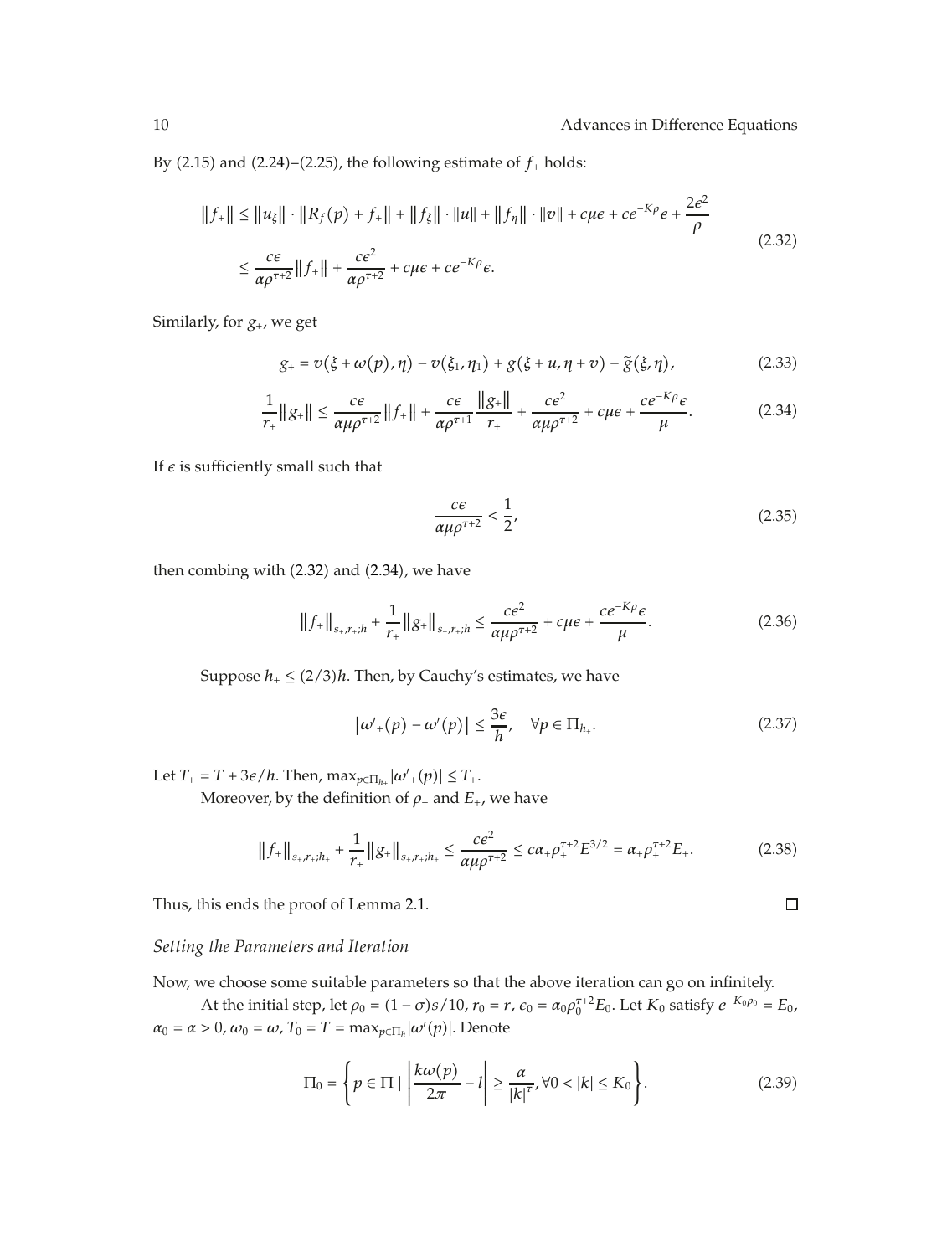Choose  $h = \alpha^{1/m}$ . Note that this choice for *h* is only for measure estimate for parameters and has no conflict with the assumption in Theorem 1.4, since we can use a smaller *h*.

Let  $h_0 = \pi \alpha_0 / T_0 K_0^{\tau+1} \leq h$  and  $\mu_0 = E_0^{1/2}$ . Assume the above parameters are all well defined for *j*. Then, we define  $\rho_{j+1} = \sigma \rho_j$ ,  $r_{j+1} = \mu_j r_j$  and  $E_{j+1} = c E_j^{3/2}$ ,  $\alpha_{j+1} = \alpha_j - (\epsilon_j/2\pi) K_j^{\tau+1}$ . Define  $\varepsilon_{j+1}$ ,  $\mu_{j+1}$ ,  $K_{j+1}$ , and  $h_{j+1}$  in the same way as the previous step.

Let

$$
\Pi_{j} = \left\{ p \in \Pi_{j-1} \mid \left| \frac{k\omega_{j}(p)}{2\pi} - l \right| \ge \frac{\alpha_{j}}{|k|} \cdot \forall K_{j-1} < |k| \le K_{j} \right\}.\tag{2.40}
$$

Denote  $\Pi_{h_j} = \{\xi \in \mathbb{C} \mid \text{dist}(\xi, \Pi_j) \leq h_j\}$  and  $D_j = D(s_j, r_j)$  for simplicity. By the iteration lemma, we have a sequence of transformations *Uj*:

$$
x = \xi + u_j(\xi; p),
$$
  
\n
$$
z = \eta + v_j(\xi, \eta; p),
$$
\n(2.41)

such that for any  $p \in \Pi_{h_i}$ ,  $U_j : D_j \to D_{j-1}$ , satisfying

$$
\|W_j(U_j - id)\|_{D_j \times \Pi_{h_j}} \le \frac{c\varepsilon_j}{\alpha_j \rho_j^{\tau+2}},
$$
  

$$
\|W_j(DU_j - Id)W_j^{-1}\|_{D_j \times \Pi_{h_j}} \le \frac{c\varepsilon_j}{\alpha_j \rho_j^{\tau+2}},
$$
\n(2.42)

where  $W_j = \text{diag}(\rho_j^{-1}, r_j^{-1})$ ,  $DU_j$  denotes the Jacobian matrix with respect to *(ξ, η)*.

Thus, the transformation  $V_j = U_0 \circ U_1 \cdots U_j$  is well defined in  $D_j \times \Pi_{h_j}$  and is seen to take  $A_0$  into

$$
A_j = V_j^{-1} A_0 V_j. \tag{2.43}
$$

More precisely, if we write  $A_0$  as

$$
x_1 = x + \omega(p) + f(x, z; p),
$$
  
\n
$$
z_1 = z + g(x, z; p)
$$
\n(2.44)

and express  $V_i$  in the form

$$
x = \xi + p_j(\xi; p),
$$
  
\n
$$
z = \eta + q_j(\xi, \eta; p),
$$
\n(2.45)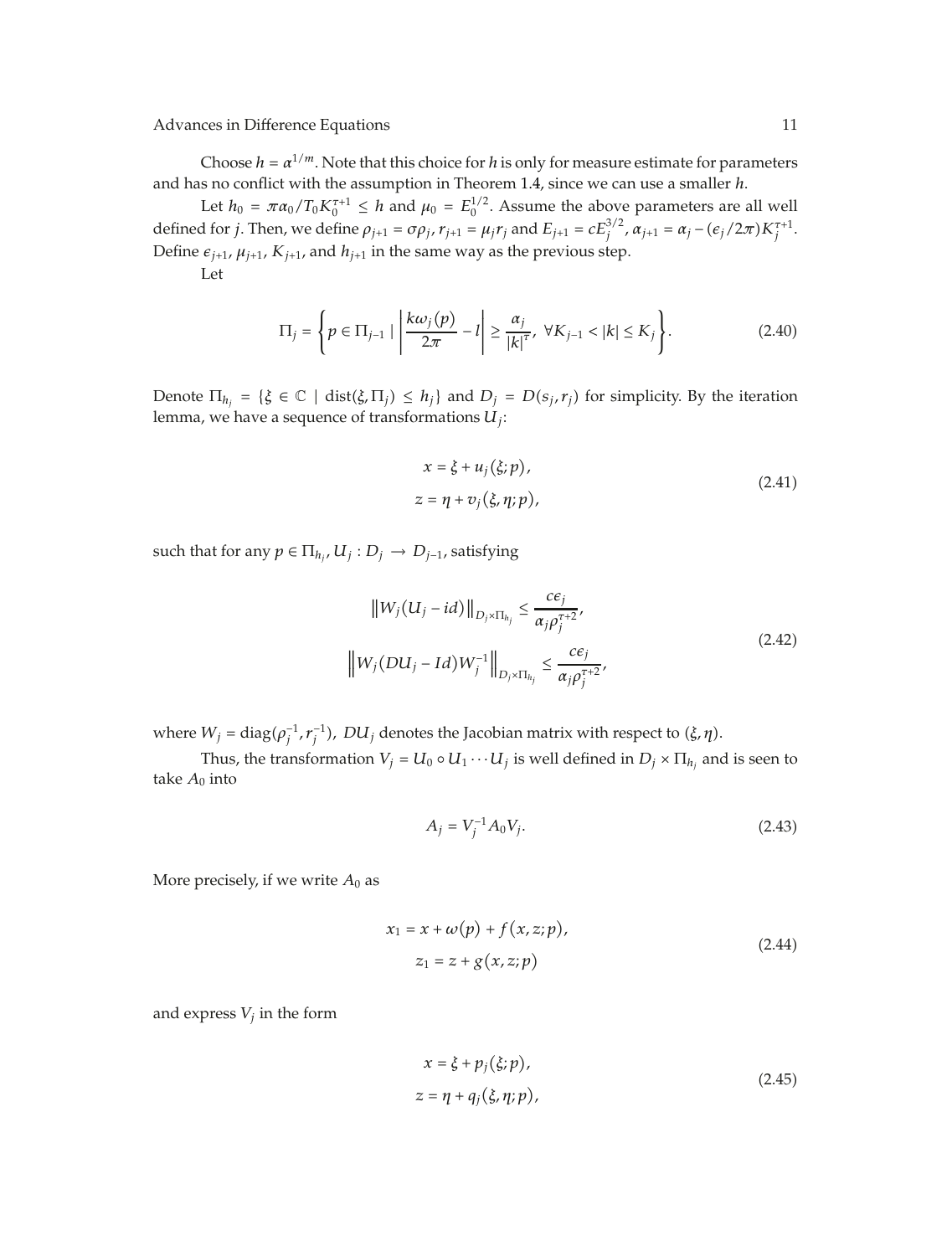then  $A_0$  is transformed into  $A_i$ :

$$
\xi_1 = \xi + \omega_j(p) + f_j(\xi, \eta; p), \n\eta_1 = \eta + g_j(\xi, \eta; p),
$$
\n(2.46)

satisfying

$$
||f_j||_{D_j \times \Pi_{h_j}} + \frac{1}{r_j} ||g_j||_{D_j \times \Pi_{h_j}} \le \epsilon_j = \alpha_j \rho_j^{\tau+2} E_j,
$$
  

$$
|\omega_{j+1}(p) - \omega_j(p)|_{D_j \times \Pi_{h_j}} \le c\epsilon_j.
$$
 (2.47)

In the following, we will check the assumptions in the iteration lemma to ensure that KAM step is valid for all  $j \geq 0$ .

Since  $E_{j+1} = cE_j^{3/2}$  and  $x_j = K_j \rho_j = -\ln E_j$ , if  $E_0$  is sufficiently small such that  $-\ln c/\ln E_j \leq 3(1-\sigma)/2$ , it follows that  $3/2 \leq K_{j+1}/K_j \leq 3/2\sigma$ . Thus  $h_{j+1} \leq (2/3)h_j$ .

By the definition of  $\alpha_i$ , we have

$$
\alpha_{j+1} = \alpha_j - \frac{\epsilon_j}{2\pi} K_j^{\tau+1} = \alpha_j \left( 1 - \frac{1}{2\pi} x_j^{\tau+2} e^{-x_j} \right). \tag{2.48}
$$

If  $E_0$  is sufficiently small such that

$$
\prod_{j=0}^{\infty} \left( 1 - \frac{1}{2\pi} x_j^{\tau+2} e^{-x_j} \right) = 1 - O\left(\frac{1}{x_0}\right) \ge \frac{1}{2},\tag{2.49}
$$

then we obtain  $\alpha_0/2 \le \alpha_j \le \alpha_0$  and so  $\alpha_j/2 \le \alpha_{j+1} \le \alpha_j$ ,  $\forall j \ge 0$ .

Obviously, if  $E_0$  is sufficiently small, the assumption (2.35) holds.

By  $\sigma = (2/3)^{\delta/(\tau+1+\delta)}$ , it is easy to see that  $K_{j+1}^{\delta} \rho_{j+1}^{\tau+1+\delta} \geq K_j^{\delta} \rho_j^{\tau+1+\delta}$ . If  $E_0$  is sufficiently small and so  $x_0$  is sufficiently large such that  $K_0^{\delta} \rho_0^{\tau+1+\delta}=x_0^{\delta} \rho_0^{\tau+1}\geq 1$ , then we have  $K_j^{\delta} \rho_j^{\tau+1+\delta}\geq 1$ 1,  $\forall j \geq 0$ .

Suppose  $\max_{p \in \Pi_{h_j}} |\omega'_j(p)| \leq T_j$ . Let  $T_{j+1} = T_j + 3\epsilon_j/h_j$ . Then, we have  $\max_{p \in \Pi_{h_{j+1}}} |\omega'_{j+1}(p)| \le T_{j+1}.$ 

By iteration,  $T_{j+1} = T_0 + \sum_{i=0}^{j} (3\epsilon_i/h_i) \leq T_0 + \sum_{j=0}^{\infty} (3T_j/\pi) x_j^{\tau+2} e^{-x_j}$ . Suppose  $T_j \leq T + 1$ , then we have  $\sum_{j=0}^{\infty} (3T_j/\pi) x_j^{\tau+2} e^{-x_j} \leq (3(T+1)/\pi) \sum_{j=0}^{\infty} x_j^{\tau+2} e^{-x_j}$ . If  $E_0$  is sufficiently small such that  $\sum_{j=0}^{\infty} x_j^{\tau+2} e^{-x_j} \le \pi/3(T+1)$ , then  $T_0 \le T_{j+1} \le T_0 + 1$ .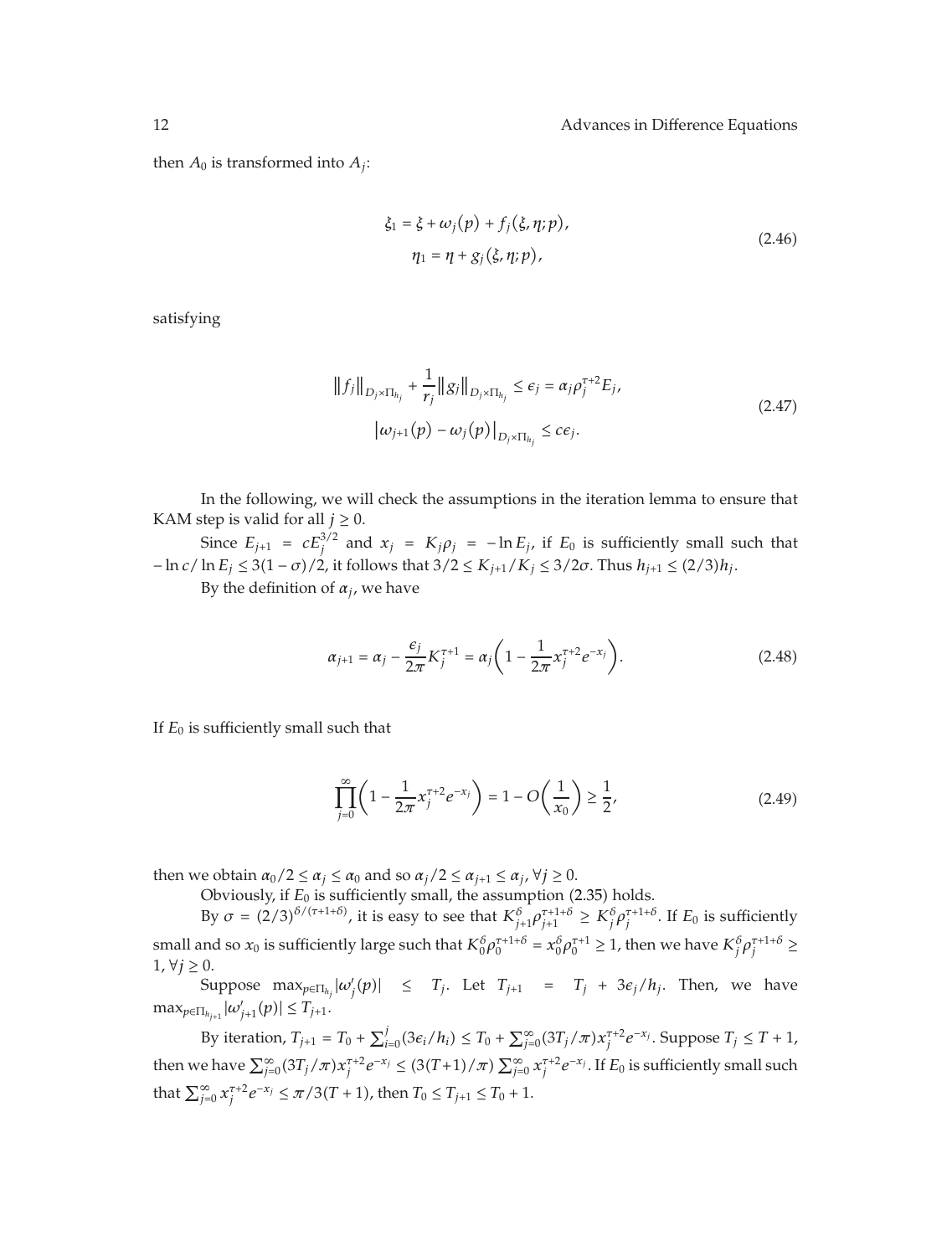*Convergence of Iteration in Gevrey Space*  $G^{1,\tau+2+\delta}(D(s/2,r/2) \times \Pi_*)$ 

Now, we prove convergence of KAM iteration. Let  $V_j = U_0 \circ U_1 \cdots \circ U_j : D_j \times \Pi_{h_j} \to D_0 \times \Pi_{h_0}$ , and write  $V_j$  in the form

$$
x = \xi + p_j(\xi; p),
$$
  
\n
$$
z = \eta + q_j(\xi, \eta; p).
$$
\n(2.50)

In the same way as in  $[4, 7]$ , we have

$$
||W_0(V_j - V_{j-1})||_{D_j \times \Pi_{h_j}} \le \frac{c\varepsilon_j}{\alpha_j \rho_j^{\tau+2}},
$$
  
\n
$$
||W_0 D(V_j - V_{j-1})||_{D_j \times \Pi_{h_j}} \le \frac{c\varepsilon_j}{\alpha_j \rho_j^{\tau+2}},
$$
\n(2.51)

where  $\|\cdot\|$  denotes the maximum of the absolute value of the elements of a matrix.

By Cauchy's estimate we have

$$
\|W_0 \partial_p^{\beta} (V_j - V_{j-1})\|_{D_j \times \Pi_j} \le \frac{c E_j \beta!}{h_j^{\beta}},
$$
\n
$$
\|W_0 \partial_p^{\beta} D (V_j - V_{j-1})\|_{D_j \times \Pi_j} \le \frac{c E_j \beta!}{h_j^{\beta}},
$$
\n
$$
\left| \partial_p^{\beta} (\omega_{j+1}(p) - \omega_j(p)) \right|_{D_j \times \Pi_j} \le \frac{c \epsilon_j \beta!}{h_j^{\beta}}.
$$
\n(2.53)

Let  $\mathcal{D}_{j,\beta} = cE_j\beta!/h/\hat{h}_j^{\beta}$  and  $Q_{j,\beta} = ce_j\beta!/h/\hat{h}_j^{\beta}$ . By  $K_j^{\delta}\rho_j^{\tau+1+\delta} \ge 1$  and the definition of  $h_j$ , we have

$$
\mathcal{D}_{j,\beta} \le c \left( \frac{2(T_0+1)}{\pi \alpha} \right)^{\beta} x_j^{(\tau+1+\delta)\beta} \beta! e^{-x_j},
$$
\n
$$
\le c \left( \frac{2(T_0+1)}{\pi \alpha} \right)^{\beta} \left( x_j^{\beta} e^{-\kappa x_j} \right)^{\tau+1+\delta} \beta! e^{-x_j/2},
$$
\n(2.54)

where  $\kappa = 1/2(\tau + 1 + \delta)$ . It is easy to see that

$$
x_j^{\beta} e^{-\kappa x_j} \le \beta! \kappa^{-\beta}.
$$
\n(2.55)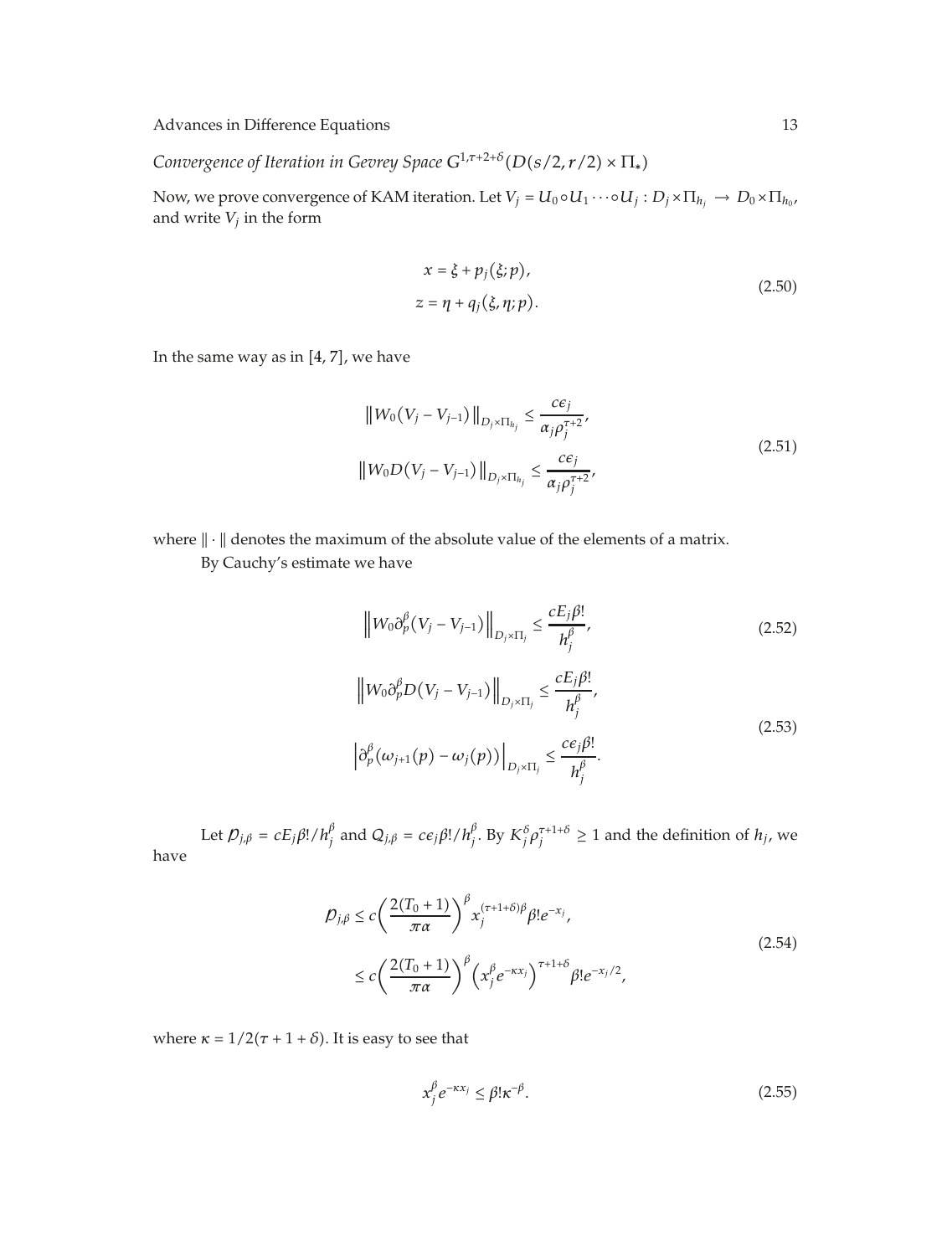Thus, we have

$$
\mathcal{D}_{j,\beta} \le c M^{\beta} \beta!^{\tau+2+\delta} E_j^{1/2},\tag{2.56}
$$

where  $M = 2^{\tau+2+\delta}(T_0+1)(\tau+1+\delta)^{\tau+1+\delta}/\pi\alpha$ , *c* depends on  $n$ ,  $\tau$ , and  $\delta$ .

In the same way, we have

$$
Q_{j,\beta} \le c\alpha M^{\beta} \beta!^{\tau+2+\delta} E_j^{1/2} \rho_j^{\tau+2}.
$$
 (2.57)

Note that  $s_j \rightarrow s/2$ ,  $r_j \rightarrow 0$ ,  $h_j \rightarrow 0$ , as  $j \rightarrow \infty$ . Let  $D_* = D(s/2, 0)$ ,  $\Pi_* = \bigcap_{j \geq 0} \Pi_j$ and  $V_* = \lim_{j \to \infty} V_j$ . Since  $V_j$  is affine in  $\eta$ , these estimates (2.52)–(2.56) imply that  $\partial_p^{\beta} V_j$  is uniformly convergent to  $\partial_p^{\beta} V_*$  on  $D(s/2, r/2)$  and satisfies

$$
\left\|W_0 \partial_p^{\beta} (V_* - id) \right\|_{D(s/2, r/2) \times \Pi_*} \le c M^{\beta} \beta!^{r+2+\delta} E_0^{1/2}.
$$
 (2.58)

Since  $E_0 = (10/(1 - \sigma))^{\tau+1} \gamma$ , this proves (1.13). Let  $\omega_* = \lim_{i \to \infty} \omega_i$ . It follows that

$$
\left|\partial_p^{\beta}(\omega_*(p) - \omega(p))\right|_{\Pi_*} \leq c\alpha M^{\beta} \beta!^{\tau+2+\delta} E_0^{1/2} \rho_0^{\tau+2}.
$$
 (2.59)

Moreover, we have  $|(k\omega_*(p)/2\pi) - l| \ge \alpha_*/|k|^{\tau}$ ,  $\forall (k,l) \in \mathbb{Z} \times \mathbb{Z} \setminus \{0,0\}$ ,  $\forall p \in \Pi_*,$  where  $\alpha_* = \lim_{j \to \infty} \alpha_j$  with  $\alpha/2 \leq \alpha_* \leq \alpha$ . Thus (1.15) and (1.16) hold.

#### *Whitney Extension in Gevrey Classes*

In this section, we apply the Whitney extension theorem in Gevrey classes [13, 17, 18] to extend *V*<sup>∗</sup> as a Gevrey function of the same Gevrey index in a neighborhood of Π∗.

Denote  $S^j = V_j - V_{j-1}$ , then for any positive integers  $\beta$ ,  $\gamma$ , and  $m \in \mathbb{Z}_+$  with  $\beta \leq m$ , we denote

$$
R_{p'}^m\left(\partial_p^{\beta}S^j\right)\left(\xi,\eta,p\right) := \partial_p^{\beta}S^j\left(\xi,\eta,p\right) - \sum_{\beta+\gamma\leq m} \frac{\left(p-p'\right)^{\gamma}\partial_p^{\beta+\gamma}S^j\left(\xi,\eta,p'\right)}{\gamma!}.\tag{2.60}
$$

In order to apply the Whitney extension theorem in Gevrey classes for function *V*∗, we are going to estimate  $R_{p'}^m(\partial_p^{\beta}S^j)(\xi,0,p)$ . First, we suppose that  $|p-p'|\leq h_j/8$ ,  $p,p'\in\Pi_*$ . Expanding in  $\Pi_j$  the analytic function  $p \to \partial_p^{\beta} \mathcal{S}^j(\xi,0,p)$ ,  $\xi \in \mathbb{T}^1$ , in Taylor series with respect to  $p$  at  $p'$ , and using the Cauchy estimate, we evaluate

$$
L_{j,\beta}^m := \left\| W_0\left( R_{p'}^m \partial_p^{\beta} \mathcal{S}^j \right) (\xi, 0, p) \right\|, \quad \xi \in \mathbb{T}^1, \ p, p' \in \Pi_*. \tag{2.61}
$$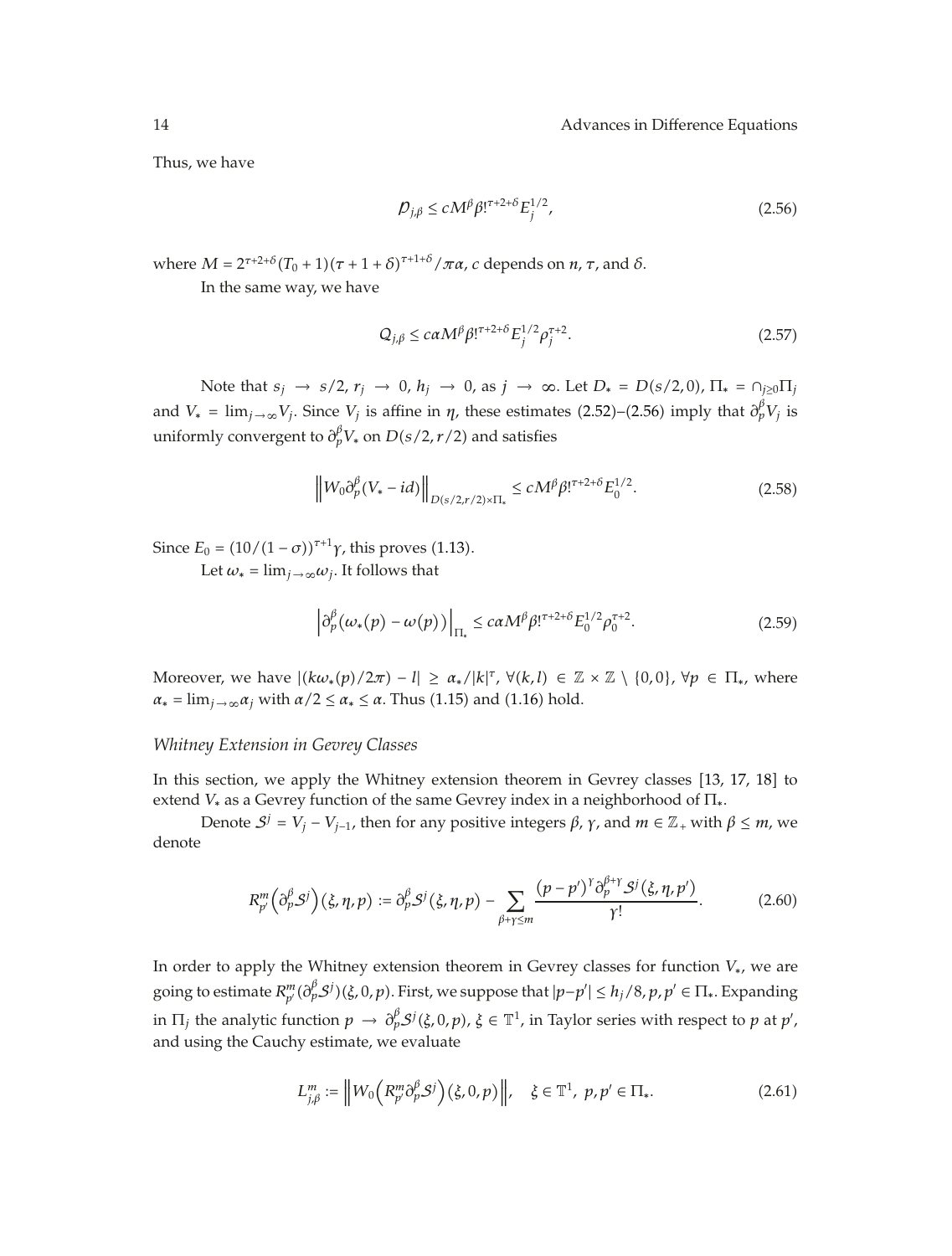For  $\beta \leq m + 1$ , we have

$$
\frac{(\beta + \gamma)!}{\gamma!} \le 2^{\beta + \gamma} \beta! \le 2^{\beta + \gamma} \frac{(m+1)!}{(m - \beta + 1)!}.
$$
 (2.62)

Then we obtain as above

$$
L_{j,\beta}^{m} \leq \sum_{\beta+\gamma \geq m+1} \frac{|p-p'|^{\gamma} \left\| W_{0} \partial_{p}^{\beta+\gamma} S^{j}(\xi, 0, p') \right\|}{\gamma!} \n\leq \sum_{\beta+\gamma \geq m+1} \frac{c|p-p'|^{\gamma} E_{j}(\beta+\gamma) 2^{\beta+\gamma}}{\gamma! h_{j}^{\beta+\gamma}} \n\leq c(m+1)! \frac{|p-p'|^{m-\beta+1}}{(m-\beta+1)!} \frac{4^{m+1} E_{j}}{h_{j}^{m+1}} \sum_{\beta+\gamma \geq m+1} \left( 4|p-p'|h_{j}^{-1} \right)^{\beta+\gamma-m-1}
$$
\n(2.63)

and we get

$$
L_{j,\beta}^{m} \le c(m+1)! \frac{|p-p'|^{m-\beta+1}}{(m-\beta+1)!} \frac{4^{m+1}E_j}{h_j^{m+1}}
$$
  
\n
$$
\le c(4M)^{m+1} \frac{|p-p'|^{m-\beta+1}}{(m-\beta+1)!} (m+1)!^{\tau+2+\delta} E_j^{1/2},
$$
\n(2.64)

where  $M = 2^{\tau+2+\delta}(T_0+1)(\tau+1+\delta)^{\tau+1+\delta}/\pi\alpha$ , *c* depends on *n*, *τ*, and *δ*. Similarly, for  $|p-p'| \ge$ *hj/*8, we obtain the same inequality.

Let  $\Pi_* = \bigcap_{j \geq 0} \Pi_j$  and  $V_* = \lim_{j \to \infty} V_j$ . According to (2.64), the limit  $R_{p'}^m(\partial_p^{\beta} S^j)(\xi, 0, p)$ satisfies that

$$
\left\|W_0 R_p^m \partial_p^{\beta} (V_* - id) \right\|_{D(s/2, r/2) \times \Pi_*} \le c (4M)^{m+1} \frac{|p-p'|^{m-\beta+1}}{(m-\beta+1)!} (m+1)!^{r+2+\delta} E_0^{1/2}.
$$
 (2.65)

Since  $V_*$  satisfies (2.58) and (2.65), by Theorem 3.7 and Theorem 3.8 in [13], we can extend *V*<sup>∗</sup> as a Gevrey function of the same Gevrey index in a neighborhood of Π∗. Thus, by the definition of Gevrey function in a closed set,  $V_*(x, z; p) \in G^{1,\mu}(D(s/2, r/2) \times \Pi_*)$ , satisfies the estimate (1.13) and (1.15) in a neighborhood of  $\Pi_*$ .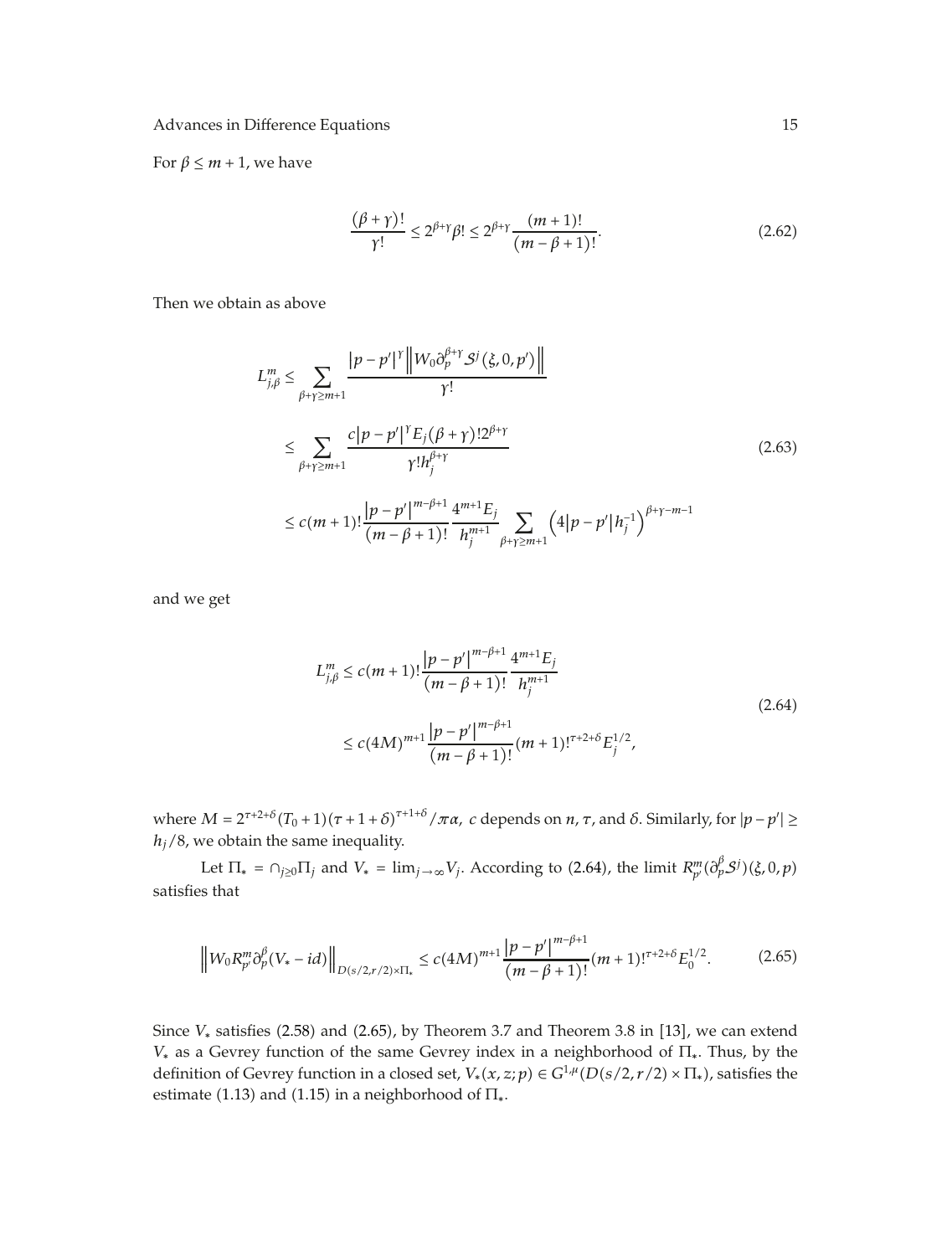Note that one can also use the inverse approximation lemma in [19] to prove the preceding Whitney extension for *V*∗.

#### *Estimates of Measure for Parameters*

Now we estimate the Lebesgue measure of the set  $\Pi_{*}$ , on which the small divisors condition holds in the KAM iteration. By the analyticity of  $\omega(p)$  and  $\omega^{(m)}(0) \neq 0$ ,  $m > 1$ , for almost all points in  $\Pi$ ,  $\omega^{(m)}(p) \neq 0$ . Without loss of generality, we suppose  $\omega^{(m)}(p) \neq 0$ ,  $\forall p \in \Pi$ . Then, by the KAM step, we have

$$
\Pi \setminus \Pi_* = \bigcup_{j \ge 0} R^j_{k'} \tag{2.66}
$$

where

$$
R_k^j = \left\{ p \in \Pi_{j-1} \mid \left| \frac{k\omega_j(p)}{2\pi} - l \right| < \frac{\alpha_j}{|k|^{\tau}}, \forall K_{j-1} < |k| \le K_j \right\} \tag{2.67}
$$

with  $K_{-1} = 0$ .

By Lemma A.2, we have

$$
\text{meas}\left(R_k^j\right) \le c \sum_{K_{j-1} < |k| \le K_j} \left(\frac{\alpha_j}{|k|^{\tau+1}}\right)^{1/m},
$$
\n
$$
\le c\alpha^{1/m} \sum_{K_{j-1} < |k| \le K_j} \frac{1}{|k|^{\tau+1/m}}.
$$
\n(2.68)

Since  $\tau > m - 1$ , we have

$$
\text{meas}(\Pi \setminus \Pi_*) \le c\alpha^{1/m} \sum_{0 \neq k \in \mathbb{Z}} \frac{1}{|k|^{(\tau+1)/m}} \le c\alpha^{1/m}.\tag{2.69}
$$

## **Appendix**

## **A. Some Results on Difference Equation and Measure Estimate**

In this section, we formulate some lemmas which have been used in the previous section. For detailed proofs, we refer to  $[1, 20]$ .

In the construction of the transformation in Lemma 2.1, we will meet the following difference equation:

$$
l(x + \omega) - l(x) = g(x). \tag{A.1}
$$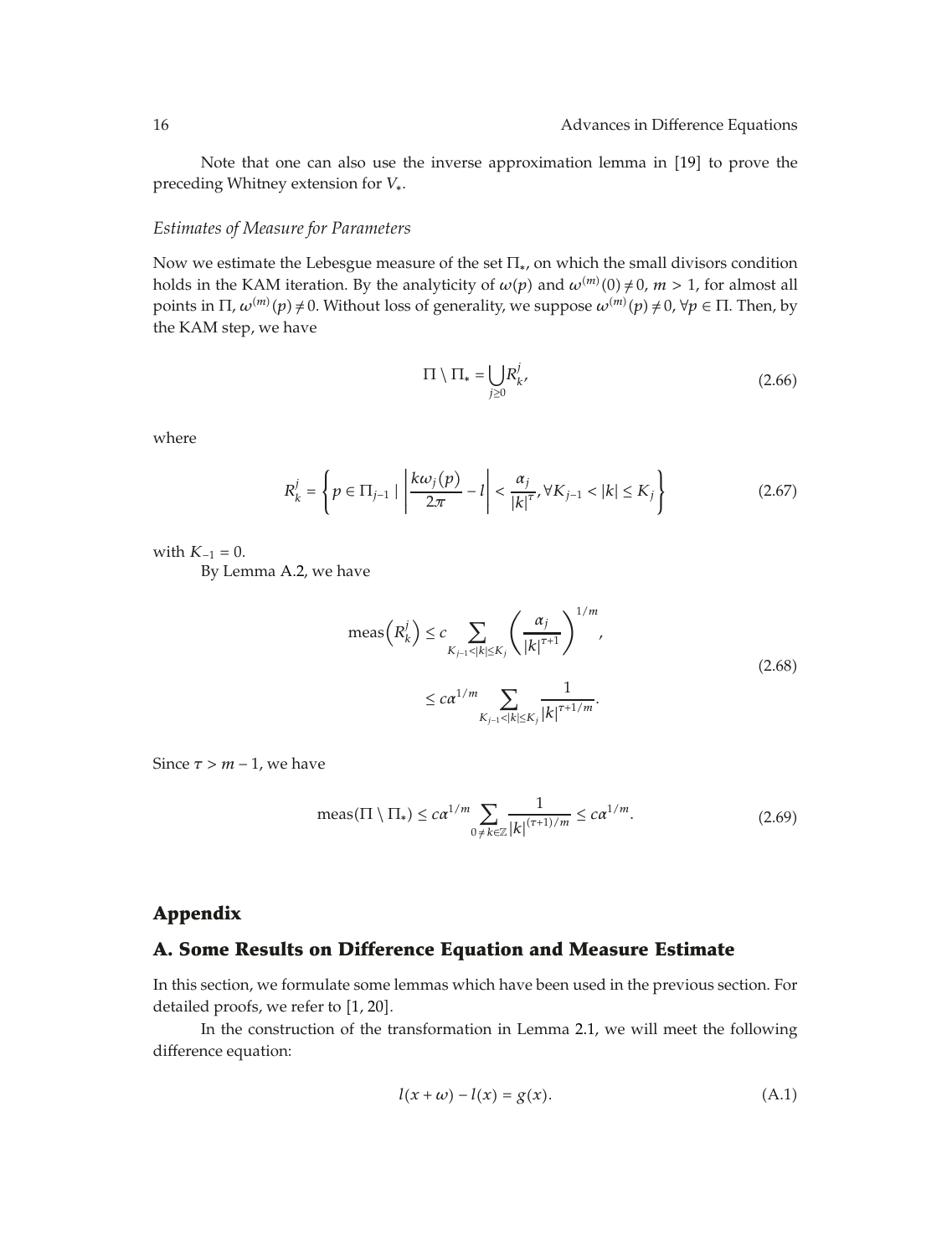**Lemma A.1.** *Suppose that l(x), g(x) are real analytic on D(s), where D(s) = {* $x \in \mathbb{C}/2\pi\mathbb{Z}$  *| |Im*  $x$ *|*  $\le$ *s*}. Suppose  $\omega$  satisfies the Diophantine condition  $|(k\omega/2\pi) - l| \ge \alpha/|k|^\tau$ ,  $\forall (k,l) \in \mathbb{Z} \times \mathbb{Z} \setminus \{0,0\}$ , *then for any*  $0 < s' < s$ *, the difference equation*  $(A.1)$  *has the unique solution*  $l(x) \in D(s')$  *satisfying* 

$$
||l(x)||_{s'} \leq \frac{c}{\alpha(s-s')^{\tau+1}} ||g(x)||_s.
$$
 (A.2)

Moreover, if  $g(-x - \omega) = g(x)$ , then  $l(x)$  is odd in x if  $g(-x - \omega) = -g(x)$ ,  $l(x)$  is even in x.

**Lemma A.2.** *Suppose*  $g(x)$  *is mth differentiable function on the closure*  $\overline{I}$  *of I, where*  $I$  ⊂  $\mathbb R$  *is an* interval. Let  $I_h = \{x \mid |g(x)| < h, x \in I\}$ ,  $h > 0$ . If  $|g^{(m)}(x)| \ge d > 0$  for all  $x \in I$ , where d is a *constant, then*

$$
\text{meas}(I_h) \le c h^{1/m},\tag{A.3}
$$

*where*  $c = 2(2 + 3 + \cdots + m + d^{-1})$ .

## **Acknowledgments**

We would like to thank the referees very much for their valuable comments and suggestions. D. Zhang was supported by the National Natural Science Foundation of China Grants nos. 1082603511001048 and the Specialized Research Fund for the Doctoral Program of Higher Education for New Teachers Grant no. 200802861043. R. Cheng was supported by the National Natural Science Foundation of China (Grant no. 11026212).

## **References**

- 1 B. Liu, "Invariant curves of quasi-periodic reversible mappings," *Nonlinearity*, vol. 18, no. 2, pp. 685– 701, 2005.
- 2 B. Liu and J. J. Song, "Invariant curves of reversible mappings with small twist," *Acta Mathematica Sinica*, vol. 20, no. 1, pp. 15–24, 2004.
- 3 M. B. Sevryuk, *Reversible Systems*, vol. 1211 of *Lecture Notes in Mathematics*, Springer, Berlin, Germany, 1986.
- 4 J. Moser, "On invariant curves of area-preserving mappings of an annulus," *Nachrichten der Akademie der Wissenschaften in Göttingen. II. Mathematisch-Physikalische Klasse, vol. 1962, pp. 1–20, 1962.*
- [5] C. Simó, "Invariant curves of analytic perturbed nontwist area preserving maps," *Regular & Chaotic Dynamics*, vol. 3, no. 3, pp. 180–195, 1998.
- [6] Vadim Zharnitsky, "Invariant curve theorem for quasiperiodic twist mappings and stability of motion in the Fermi-Ulam problem," *Nonlinearity*, vol. 13, no. 4, pp. 1123–1136, 2000.
- [7] J. Pöschel, "A Lecture on the classical KAM theorem," Proceedings of the Symposium in Pure *Mathematics*, vol. 69, pp. 707–732, 2001.
- [8] G. Popov, "Invariant tori, effective stability, and quasimodes with exponentially small error terms. I. Birkhoff normal forms," *Annales Henri Poincare´*, vol. 1, no. 2, pp. 223–248, 2000.
- [9] F. Wagener, "A note on Gevrey regular KAM theory and the inverse approximation lemma," *Dynamical Systems*, vol. 18, no. 2, pp. 159–163, 2003.
- [10] J. Xu and J. You, "Gevrey-smoothness of invariant tori for analytic nearly integrable Hamiltonian systems under Rüssmann's non-degeneracy condition," *Journal of Differential Equations*, vol. 235, no. 2, pp. 609–622, 2007.